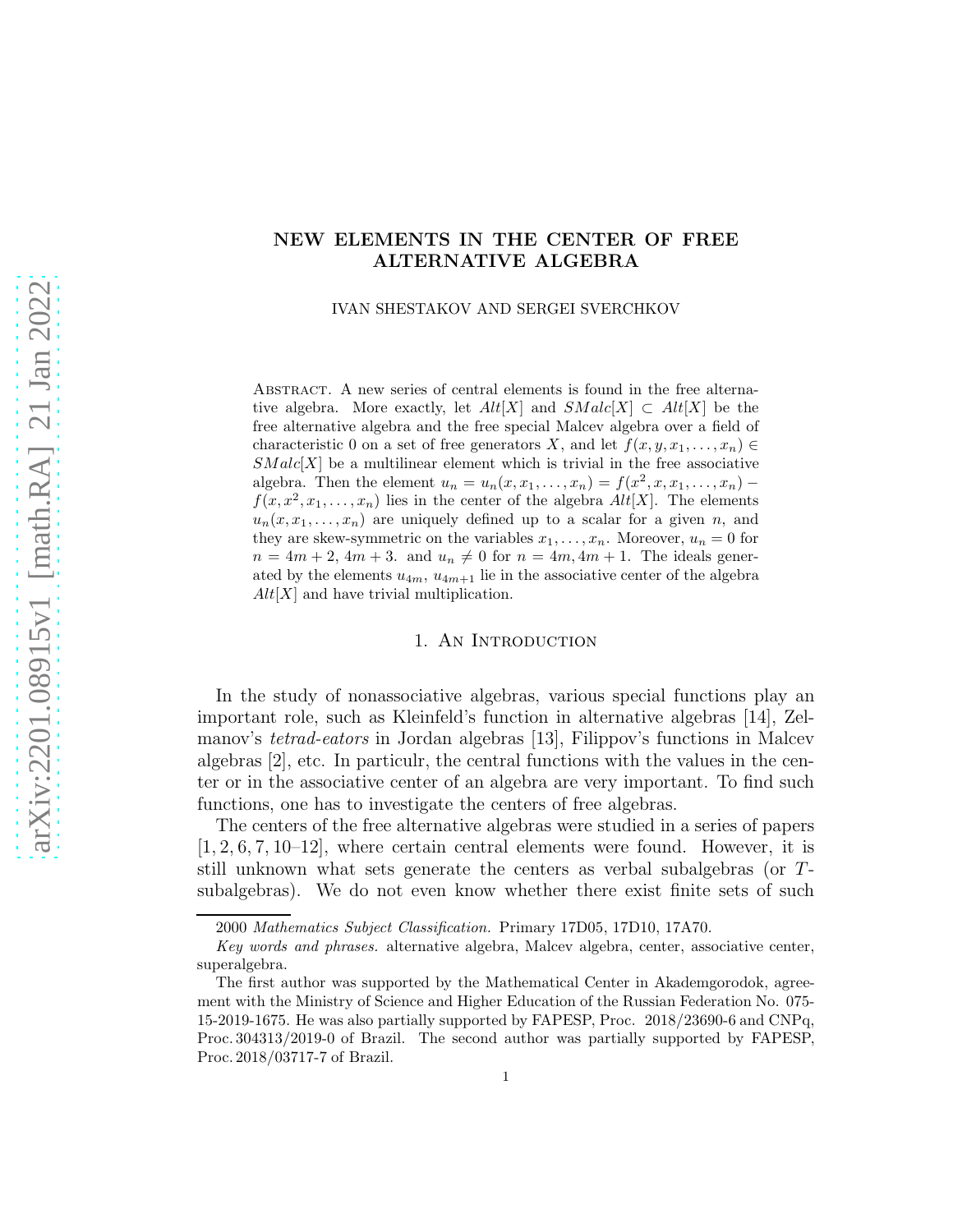#### 2 SHESTAKOV AND SVERCHKOV

generators neither for associative center nor for the center. In this connection, any new independent central element (that is, not lying in the T-subalgebra generated by the known central elements), has a special interest.

We construct a new series of central elements in the free alternative algebra. More exactly, let  $Alt[X]$  and  $SMale[X] \subset Alt[X]$  be the free alternative algebra and the free special Malcev algebra over a field of characteristic 0 on a set of free generators X, and let  $f(x, y, x_1, \ldots, x_n) \in SMalc[X]$  be a multilinear element which is trivial in the free associative algebra. Then the element  $u_n =$  $u_n(x, x_1, \ldots, x_n) = f(x^2, x, x_1, \ldots, x_n) - f(x, x^2, x_1, \ldots, x_n)$  lies in the center of the algebra  $Alt[X]$ . We prove further that the elements  $u_n(x, x_1, \ldots, x_n)$ are uniquely defined up to a scalar for a given  $n$ , and they are skew-symmetric on the variables  $x_1, \ldots, x_n$ . Moreover,  $u_n = 0$  for  $n = 4m + 2$ ,  $4m + 3$ . and  $u_n \neq 0$  for  $n = 4m, 4m + 1$ . Besides, the functions  $u_n$  are zero in any alternative algebra on  $n-1$  generators, which gives one more proof of the strong inclusions

$$
Alt_{4m-1} \subsetneq Alt_{4m+1};
$$
  $Alt_{4m} \subsetneq Alt_{4m+2},$ 

where  $Alt_n$  means the variety of algebras generated by the free alternative algebra on *n* generators (remind that the strong inclusions  $Alt_n \subsetneq Alt_{n+1}$  were proved in [3] for all  $n$ ).

The ideals generated by the elements  $u_{4m}$ ,  $u_{4m+1}$  lie in the associative center of the algebra  $Alt[X]$  and have trivial multiplication.

It remains an open question whether the verbal subalgebra  $T = alg_T \{u_n, n =$  $\{4, 5, \ldots\}$  generated by the elements  $u_n$  is finitely generated. We prove only that that  $T = alg_T\{u_{4m} | m = 1, 2, \dots\}.$ 

### 2.  $\delta$ -OPERATION AND  $\delta$ -IDENTITIES.

All algebras in this section are considered over a field  $F$  of characteristic 0. We will denote by Alt the variety of alternative algebras. Let  $Alt|X|$  and  $SMalc[X]$  be the free alternative and the free special Malcev algebras with set of generators  $X = \{x_1, \ldots, x_n \ldots\}$ . Remind that the algebra  $SMalc[X]$ is generated by the set X as an algebra over  $F$  with respect to the product  $[x, y] = xy - yx$ , where xy is the product in Alt[X]. The elements of SMalc[X] are called *Malcev polynomials*. We will denote by  $x \circ y = xy + yx$  the *Jordan product* in the algebra  $Alt[X]$ . Let  $S \subset Alt[X]$ . We will denote by  $Vect_F(S)$ and  $I_{AltX}(S)$  the vector space and the ideal of  $Alt[X]$  generated by the set S. The notation  $I \triangleleft Alt[X]$  means that I is an ideal of  $Alt[X]$ . We will omit brackets for left-normed products in nonassociative words. For example,  $m = x_1 \cdot (x_1 x_2) \cdot (x_1 x_2) \cdot x_1$  means  $((x_1 \cdot (x_1 x_2)) \cdot (x_1 x_2)) \cdot x_1$ . Set also  $D(a, b, c)$  $(a \circ b) \circ c - (a \circ c) \circ b, J(a, b, c) = [[a, b], c] + [[b, c], a] + [[c, a], b].$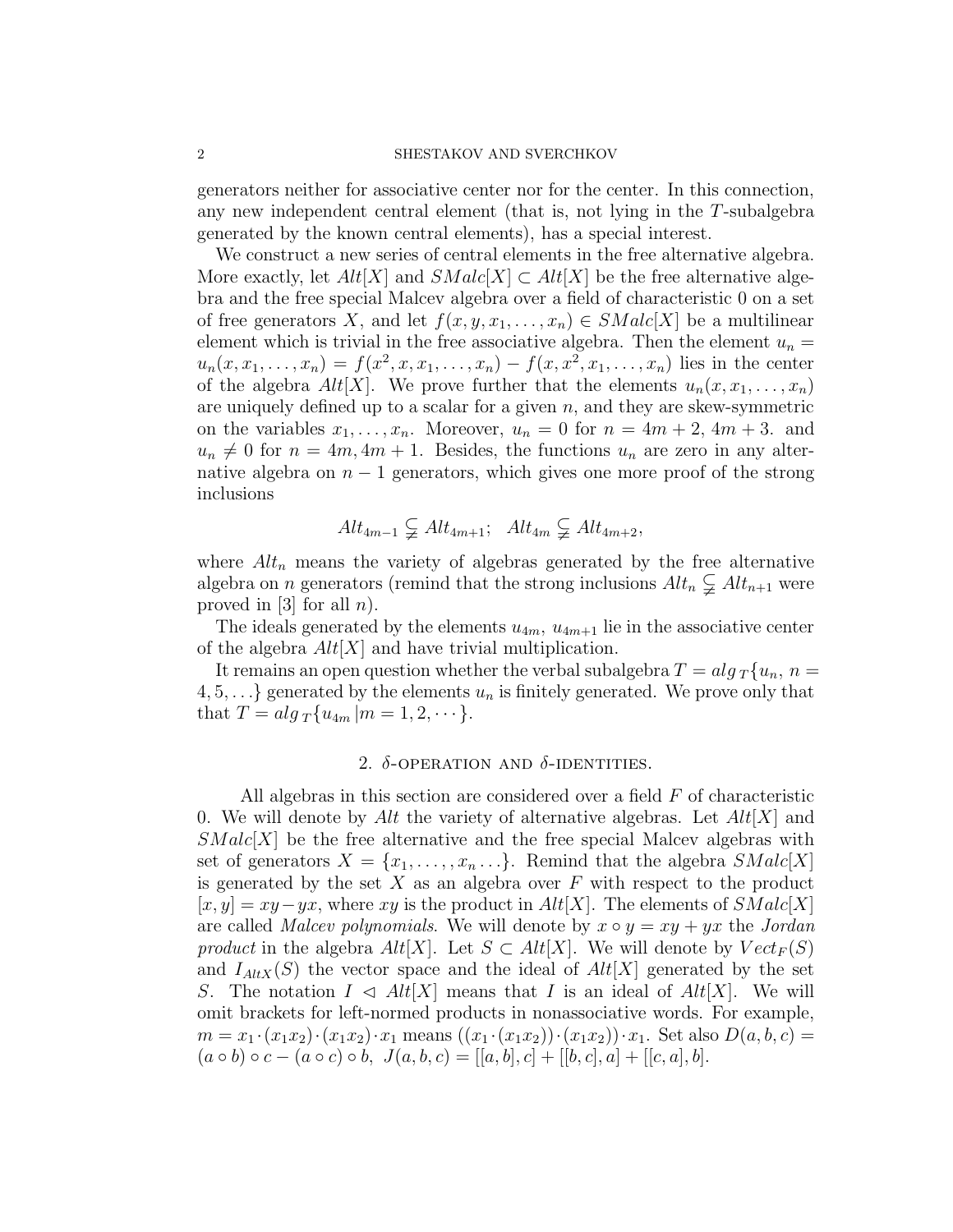Let  $N = N(Alt[X]), Z = Z(Alt[X])$  denote the associative center and the center of  $Alt[X] : N = \{a \in Alt[X] | (a, Alt[X], Alt[X]) = 0\}, Z = \{a \in$  $N | [a, Alt[X]] = 0$ . We shall call every ideal contained in the associative center N a *nuclear ideal*. The ideal  $I \neq 0$  of  $Alt[X]$  is called *trivial* if  $I^2 = 0$ .

This section is devoted to the construction of an infinite series of elements of  $Z$ .

Let  $f(x, y, ...) \in Alt[X], x, y \in X$ ,  $\deg_x(f) = \deg_y(f) = 1$ . For a given element  $a \in Alt[X]$  denote  $\delta_a f(x, y, \ldots) = f(a^2, a, \ldots) - f(a, a^2, \ldots)$ . For briefness, we will use the symbol  $\delta f$  to denote  $\delta_a f(x, y, \ldots) = \delta f(a^2, \ldots)$ . In particular,  $\delta f = \delta g$  means that

$$
f(a^2, a, \ldots) - f(a, a^2, \ldots) = g(a^2, a, \ldots) - g(a, a^2, \ldots).
$$

For example,

$$
\delta[(a^2, x, y), (a, z, t)] = [(a^2, x, y), (a, z, t)] - [(a, x, y), (a^2, z, t)], \n\delta[(a^2, x, y), (a, x, y)] = 2[(a^2, x, y), (a, x, y)].
$$

Let  $S \subset Alt[X]$ . We will denote by  $\delta S$  the set  $\{\delta f \mid f \in S, \deg_x(f) = \deg_y(f) = \deg_y(f)\}$ 1,  $x, y \in X$ .

The following well-known alternative identities may be found in [14]. We will use the same references for their linearizations.

(1) 
$$
([a, b], b, c) = (a, b, [c, b]) = [b, (a, b, c)],
$$

(2) 
$$
J(a, b, c) = 6(a, b, c),
$$

(3) 
$$
[a^2, b] = [a, a \circ b] = [a, b] \circ a,
$$

(4) 
$$
(a^2, b, c) = (a, b, c) \circ a = (a, b \circ a, c),
$$

(5) 
$$
(a, b, c) \circ [a, b] = (a, b, c \circ [a, b]) = 0,
$$

(6) 
$$
([a, b]^2, b, c) = ([[a, b]^2, b], c, d) = 0,
$$

(7) 
$$
2[J(x, y, z), t] = J([x, y], z, t) + J([y, z], x, t) + J([z, x], y, t),
$$

(8) 
$$
J([a, b], x, y) = [J(a, x, y), b] - [J(b, x, y), a] - 2J(a, b, [x, y]),
$$

- (9)  $D(a, b, c) = 2(a, b, c) + [a, [b, c]],$
- (10)  $[(a, x, y)^2, a] = 0.$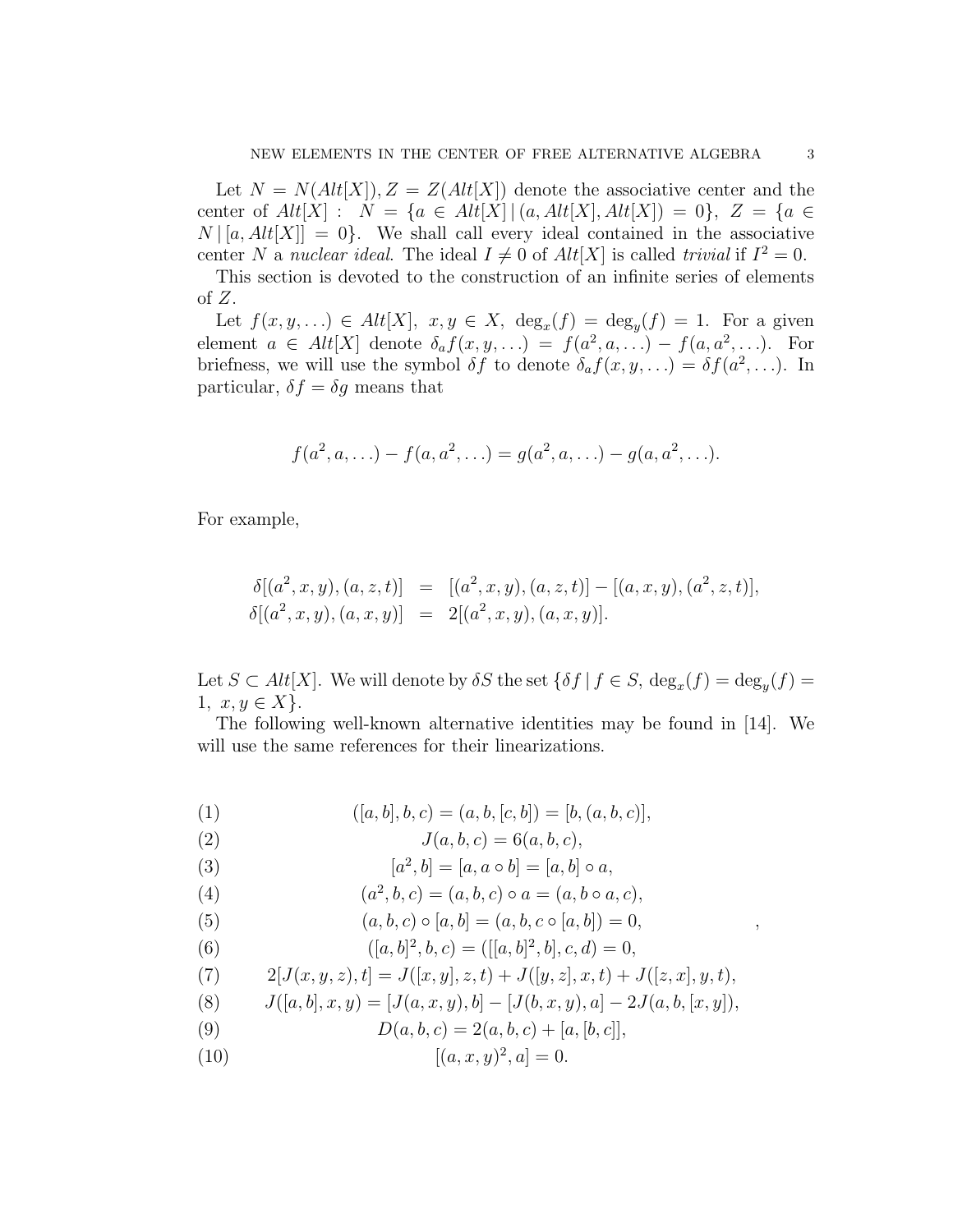An identity of type  $\delta f = 0$  is called a  $\delta$ -*identity*. Here are some obvious examples of  $\delta$ -identities:

(11) 
$$
\delta[a^2, [a, x]] = [a^2, [a, x]] - [a, [a^2, x]]
$$

$$
= [a, a \circ [a, x] - [a^2, x]] = 0,
$$

$$
\delta[a^2, (a, x, y)] = [a^2, (a, x, y)] - [a, (a^2, x, y)]
$$

(12)  
\n
$$
\delta(a^2, (a, x, y), z) = [a, a \circ (a, x, y)] - [a, a \circ (a, x, y)] = 0,
$$
\n
$$
\delta(a^2, (a, x, y), z) = (a^2, (a, x, y), z) - (a, (a^2, x, y), z)
$$
\n
$$
= (a, a \circ (a, x, y), z) - (a, a \circ (a, x, y), z) = 0.
$$

In this Section we describe all  $\delta$ -identities  $\delta f$  for  $f \in SMalc[X]$ . We have divided our description into sequences of lemmas and propositions.

Proposition 2.1. *In the variety* Alt*, the following identities are valid:*

(14) 
$$
\delta[(a^2, x, y), (a, x, y)] = 0,
$$

(15) 
$$
\delta(([a^2, x], a, y)) = 0,
$$

(16) 
$$
\delta([a^2, x] \circ (a, y, z)) = 0,
$$

(17) 
$$
\delta((a^2, x, [[a, z], y])) = 0,
$$

(18) 
$$
\delta((a^2, x, ([a, z], x, y))) = \delta((a^2, x, ([a, x], z, y))) = 0,
$$

(19) 
$$
\delta((a^2, x, [a, z] \circ y)) = 0,
$$

(20) 
$$
\delta(([a^2, x] \circ z) \circ (a, x, y)) = \delta(([a^2, z] \circ x) \circ (a, x, y)) = 0,
$$

(21) 
$$
\delta(b, (a^2, x, y), (a, x, y)) = 0.
$$

*Proof.* Identity (14):

$$
[(a^2, x, y), (a, x, y)] - [(a, x, y), (a^2, x, y)]
$$
  
= [(a, x, y) o a, (a, x, y)] - [(a, x, y), a o (a, x, y)] = 2[a, (a, x, y)<sup>2</sup>] = 0.

Identity (15):

$$
([a2, x], a, y) = (a \circ [a, x], a, y) = ([a, x], a2, y).
$$

Identity (16): It is obvious that  $[a^2, x] \circ (a, y, z)$ ,  $[a, x] \circ (a^2, y, z)$  are skewsymmetric on  $x, y, z$ . Therefore

$$
[a^2, x] \circ (a, y, z) = [a, a \circ x] \circ (a, y, z) = -[a, y] \circ (a, a \circ x, z)
$$
  
= -[a, y] \circ (a^2, x, z) = [a, x] \circ (a^2, y, z).

Identity (17): We have

$$
(a^2, x, [[a, z], y]) = (a, x, a \circ [[a, z], y]) = (a, x, [[a^2, z], y]) - (a, x, [a, y] \circ [a, z]).
$$
  
We have 
$$
(a, x, [a, y] \circ [a, z]) = 0
$$
 by linearization of identity 
$$
([a, b]^2, b, c) = 0.
$$
Hence 
$$
(a^2, x, [[a, z], y]) = (a, x, [[a^2, z], y]),
$$
 proving (17).

$$
\mathfrak{q}
$$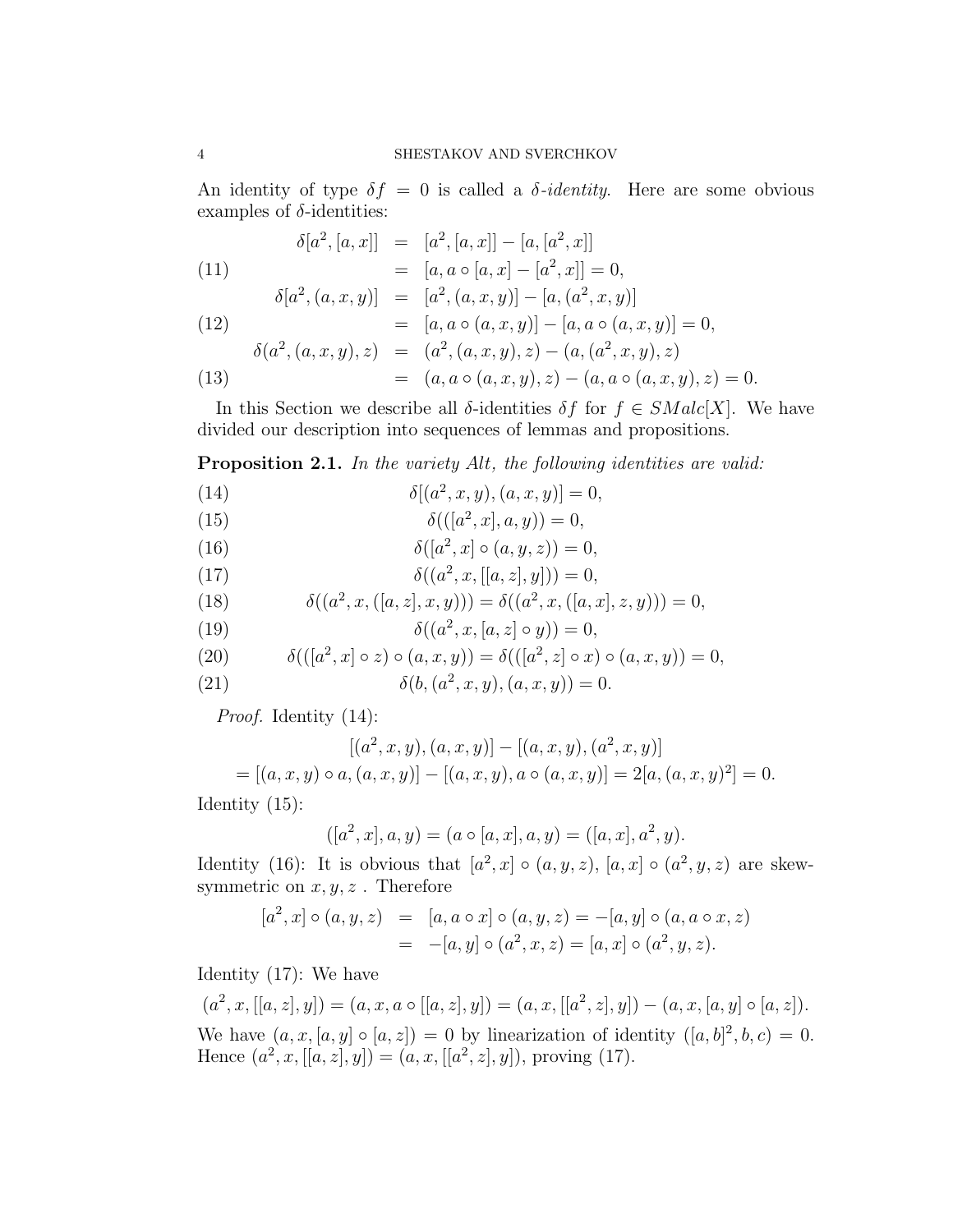Identities (18): We have

$$
(a^{2}, x, ([a, z], x, y)) = (a, x, a \circ ([a, z], x, y))
$$
  
=  $(a, x, ([a^{2}, z], x, y) - [a, z] \circ (a, x, y))$   
=  $(a, x, ([a^{2}, z], x, y)) + (a, z, [a, x] \circ (a, x, y))$   
 $\stackrel{(5)}{=} (a, x, ([a^{2}, z], x, y)).$ 

Furthermore,

$$
\delta(a^2, x, ([a, x], z, y)) \stackrel{(1)}{=} \delta(a^2, x, -([a, z], x, y) + (a, z, [y, x]) + (a, x, [y, z]))
$$
  

$$
\stackrel{(13)}{=} -\delta(a^2, x, ([a, z], x, y)) = 0.
$$

Identity (19): We have

$$
\delta(a^2, x, [a, z] \circ y) = -(\delta(a^2, x, [a, z]) \circ y) + \delta((a^2, x, y) \circ [a, z]) \stackrel{(15),(16)}{=} 0.
$$

Identity (20): We have

$$
\delta(([a^2, x] \circ z) \circ (a, x, y)) = \delta(a, x, ([a^2, x] \circ z) \circ y) - \delta(a, x, [a^2, x] \circ z) \circ y
$$
\n
$$
\stackrel{(19)}{=} \delta(a, x, ([a^2, x] \circ z) \circ y) = \delta(a, x, ([a^2, x \circ z] - [a^2, z] \circ x) \circ y)
$$
\n
$$
\stackrel{(19)}{=} -\delta(a, x, ([a^2, z] \circ x) \circ y) = -\delta(a, x, D([a^2, z], x, y)) - \delta(a, x, ([a^2, z] \circ y) \circ x)
$$
\n
$$
= -\delta(a, x, D([a^2, z], x, y)) - \delta(a, x^2, [a^2, z] \circ y) \stackrel{(19)}{=} -\delta(a, x, D([a^2, z], x, y))
$$
\n
$$
\stackrel{(9)}{=} -\delta(a, x, 2([a^2, z], x, y) + [[a^2, z], [x, y]]) \stackrel{(17),(18)}{=} 0.
$$

Identities (21): We have

$$
2(b, (a2, x, y), (a, x, y)) = D(b, (a2, x, y), (a, x, y)) - [b, [(a2, x, y), (a, x, y)]]
$$
  
\n
$$
\stackrel{(14)}{=} D(b, (a2, x, y), (a, x, y)) = \delta(((a2, x, y) \circ b) \circ (a, x, y)).
$$

Hence

$$
12(b, (a2, x, y), (a, x, y)) = \delta((J(a2, x, y) \circ b) \circ (a, x, y))
$$
  
=  $\delta((([[a2, x], y] + [[x, y], a2] + [[y, a2], x]) \circ b) \circ (a, x, y)).$ 

Therefore, it suffices to prove that

$$
\delta([[[a^2, x], y] \circ b) \circ (a, x, y)) = \delta([[[x, y], a^2] \circ b) \circ (a, x, y)) = 0.
$$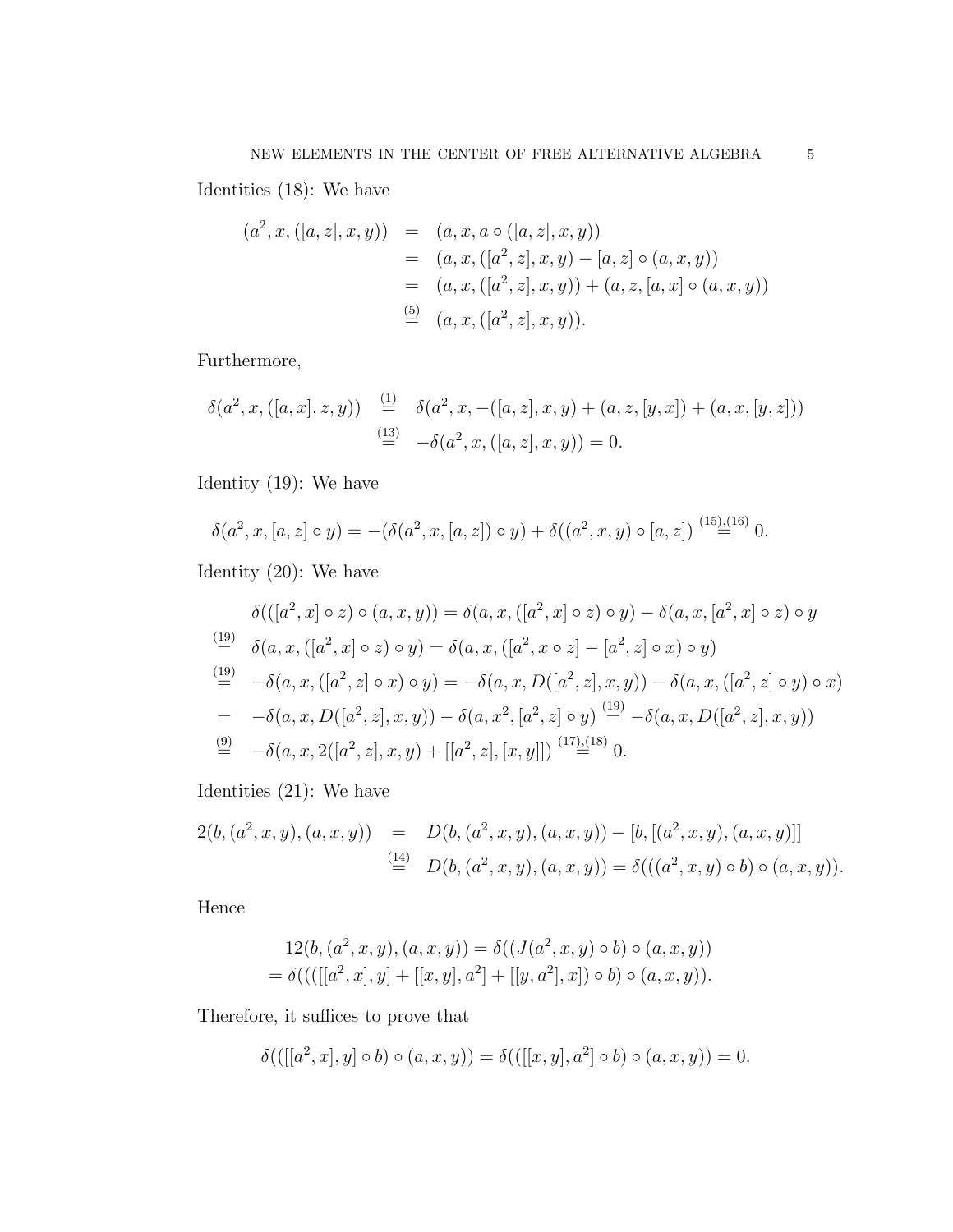For the first identity we have

$$
\delta(([[a^2, x], y] \circ b) \circ (a, x, y)) = \delta(([[a^2, x] \circ b, y] - [b, y] \circ [a^2, x]) \circ (a, x, y))
$$
  
\n
$$
\stackrel{(20)}{=} \delta(([[a^2, x] \circ b, y]) \circ (a, x, y))
$$
  
\n
$$
\stackrel{(5)}{=} -\delta(([x, y]) \circ (a, [a^2, x] \circ b, y))
$$
  
\n
$$
= -[x, y] \circ \delta(a, [a^2, x] \circ b, y) \stackrel{(19)}{=} 0.
$$

For the second identity we have

$$
\delta(([[x, y], a^2] \circ b) \circ (a, x, y)) = \delta(([[x, y] \circ b, a^2] - [b, a^2] \circ [x, y]) \circ (a, x, y))
$$
  
\n
$$
\stackrel{(16)}{=} -\delta(([b, a^2] \circ [x, y]) \circ (a, x, y)) \stackrel{(20)}{=} \delta(([b, a^2] \circ y) \circ (a, x, [x, y]))
$$
  
\n
$$
= \delta([b, a^2] \circ y) \circ [(a, x, y), x]
$$
  
\n
$$
\stackrel{(3)}{=} \delta([(a, x, y) \circ ([b, a^2] \circ y), x] - (a, x, y) \circ [[b, a^2] \circ y, x])
$$
  
\n
$$
= [\delta((a, x, y) \circ ([b, a^2] \circ y)), x] + \delta(a, x, [b, a^2] \circ y) \circ [y, x] \stackrel{(19),(20)}{=} 0.
$$

The proposition is proved.

We will denote by  $J = JSMalc[X]$  and by  $D = D(Alt[X])$  the ideal of  $SMalc[X]$  generated by all the jacobians and the ideal of  $Alt[X]$  generated by all the associators, respectively. It is easy to check by (7) that

(22) 
$$
J = Vect_F\{J(a, b, x) | a, b \in SMalc[X], x \in X\}.
$$

The largest ideal of Alt[X] contained in the center N is called the *associative nucleus*. We will denote it by  $U = U(Alt[X])$ . Recall the main property of elements of U. Let  $u \in U$ ,  $d = d(x, y, z, ...) \in D$  be homogeneous of degree  $\geq 1$  on x, then  $d(u, y, z, ...) = 0$ . We have (see [12]) for more details)

(23) 
$$
\forall a, b, c \in Alt[X], [a, [a, b] \circ [a, c]] \in U.
$$

Let  $h(a, b, \ldots, x_1, \ldots, x_n) \in Alt[X]$ . Define

$$
h_{alt(X)} = h(a, b, ..., x_1, ..., x_n)_{alt(X)} = \sum_{\sigma \in S_n} (-1)^{sgn \sigma} h(a, b, ..., x_{\sigma(1)}, ..., x_{\sigma(n)}),
$$
  
\n
$$
h_{sym(X)} = h(a, b, ..., x_1, ..., x_n)_{sym(X)} = \sum_{\sigma \in S_n} h(a, b, ..., x_{\sigma(1)}, ..., x_{\sigma(n)}).
$$

$$
\Box
$$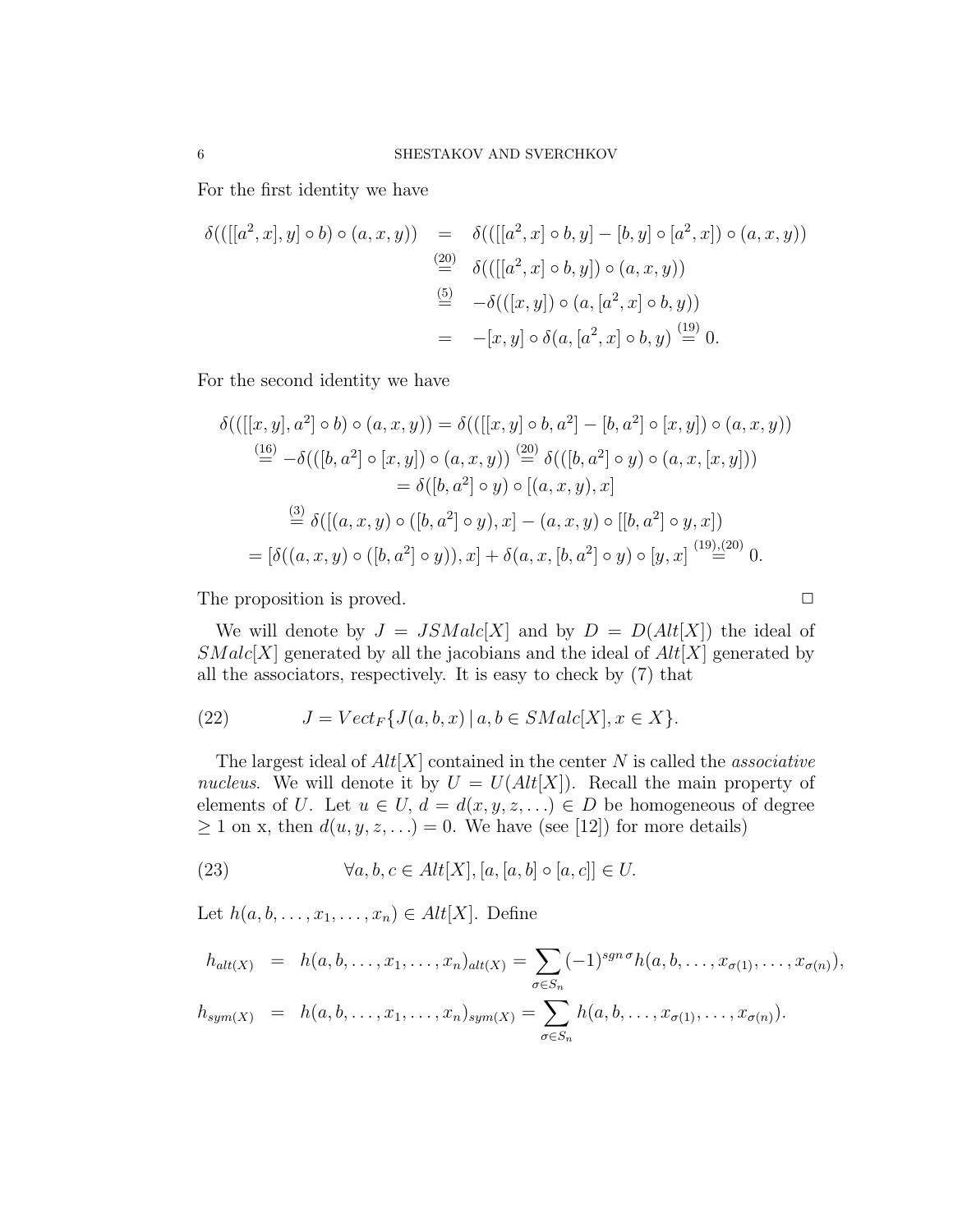**Lemma 2.1.** *Let*  $f(x, y, z, ...) \in SMalc[X], x, y, z \in X, \deg_x f = \deg_y f = 1.$ *In the algebra* Alt[X]*, the following implications are valid:*

(24) 
$$
\deg f \leq 3 \Rightarrow \delta f = 0,
$$

(25) 
$$
\deg f \le 4 \Rightarrow \delta f \in U,
$$

(26) 
$$
\deg f \le 5, f \in J \Rightarrow \delta f = 0,
$$

(27) 
$$
\deg f \le 6, f \in J \Rightarrow \delta f \in Vect_F(\delta([a^2, x_1, x_2, x_3], a, x_4)_{alt(X)}),
$$

(28) 
$$
\delta([a, \underbrace{x, \ldots, x}_{n}, a^2]) \in U, n \ge 0,
$$

(29) 
$$
\delta([[a, x_1, \ldots, x_k], [a^2, x_{k+1}, \ldots, x_n]]) \in U + \delta J.
$$

*Proof.* Implication (24) follows from (11). For (25) it suffices to show that  $\delta([[a, z], t], a^2]) \in U$ , by (24). Assume first that  $t = z$ , then

$$
\delta([[a, z], z], a^2] = [[[a, z], z], a^2] - [[[a^2, z], z], a]
$$
  

$$
= [[[a, z], z] \circ a, a] - [[[a^2, z], z], a]
$$
  

$$
= -[[a, z]^2, a] \stackrel{(23)}{\in} U.
$$

Therefore,  $\delta([[a, z], t], a^2])$  is skew-symmetric on z, t modulo U. Now, we have modulo U

$$
2\delta([[a, z], t], a^2]) \stackrel{(24)}{\equiv} \delta([J(a, z, t), a^2]) \stackrel{(12)}{\equiv} 0.
$$

Implication (26): From (11), (12), and (22) we have (26) for deg  $f < 5$ . Let  $\deg f = 5$ , then f is a linear combination of associators  $([a, b], [c, d], e)$ ,  $([a, b], c], d, e)$ for  $a, b, c, d, e \in X$ , by (22). It suffices to prove that  $\delta_a([x, z], [y, t], u) =$  $\delta_a([[x, z], t], y, u) = 0$ , by (11),(12), and (24). We have

$$
([a2, z], [a, t], u) = (a \circ [a, z], [a, t], u) = ([a, z], a \circ [a, t], u) + (a, [a, z] \circ [a, t], u)
$$
  

$$
= ([a, z], [a2, t], u) + (a, [a, z] \circ [a, t], u) \stackrel{(6)}{=} ([a, z], [a2, t], u).
$$

and

$$
([[a^2, z], t], a, u) = ([[a, z] \circ a, t], a, u) = ([[a, z], t] \circ a + [a, z] \circ [a, t], a, u)
$$
  

$$
= ([[a, z], t], a^2, u) + ([a, z] \circ [a, t], a, u) \stackrel{(6)}{=}([[a, z], t], a^2, u).
$$

Implication  $(27)$ : Similarly as in  $(26)$ , by  $(22)$  it suffices to prove the statement for the associators  $([[a, b], c], d], e, f)$ ,  $([a, b], c], [d, e], f)$  for  $a, b, c, d, e, f \in$ X. By (24)-(26), we need to consider only 2 cases:  $\delta([[a^2, b], c], d], a, e),$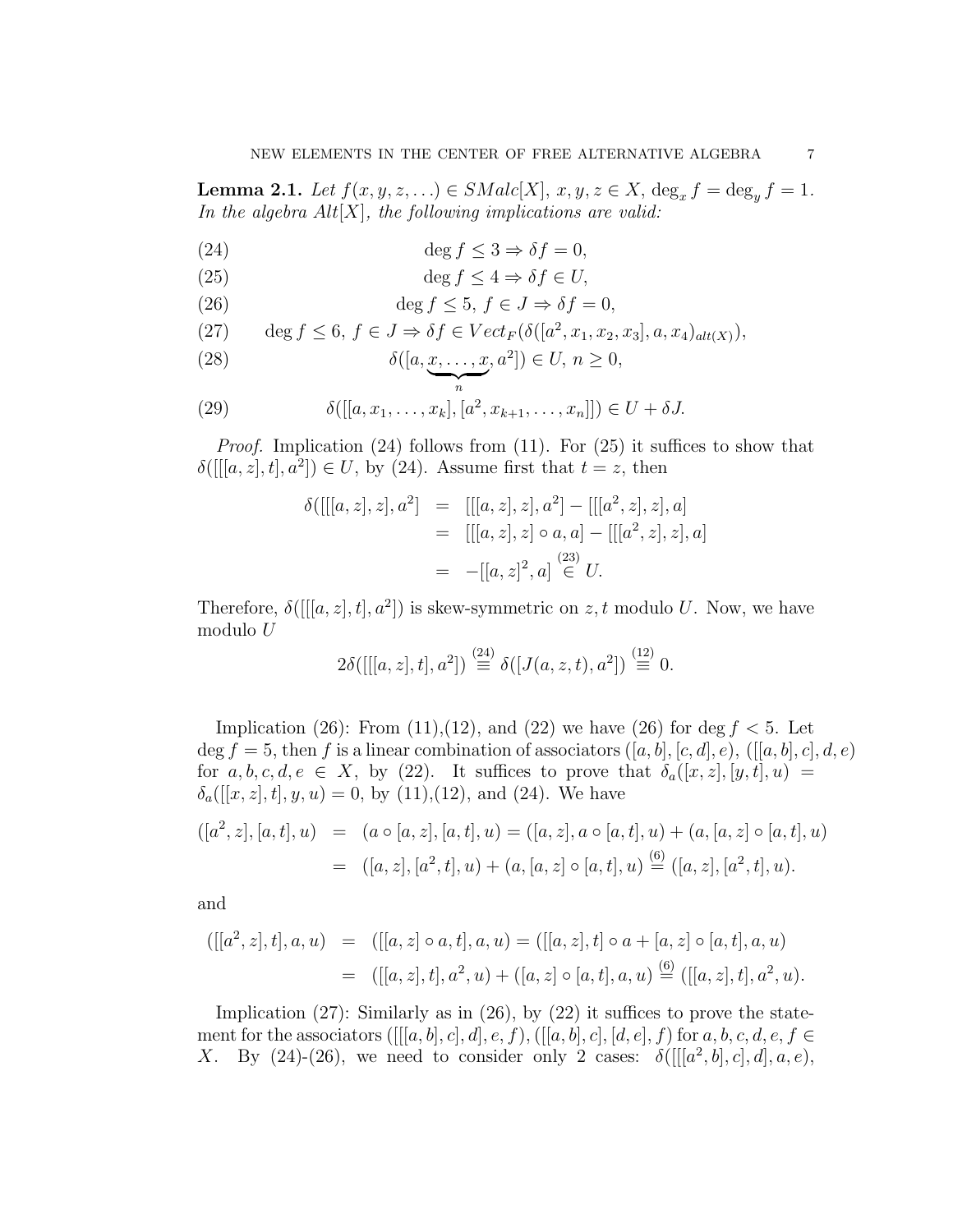$\delta([[a^2, b], c], [a, d], e)$ . For the second case, we have

$$
\delta([[a^2, b], c], [a, d], e) \stackrel{\text{(1)}}{=} -\delta([[a^2, b], c], [e, d], a) \n+ \delta([a, [[a^2, b], c]], d, e) + \delta([e, [[a^2, b], c]], d, a) \n\stackrel{\text{(26)}}{=} (\delta([a, [[a^2, b], c]]), d, e) + \delta([e, [[a^2, b], c]], d, a) \n\stackrel{\text{(25)}}{=} -\delta([[a^2, b], c], e], d, a).
$$

Consequently, it remains to prove the statement for element of type  $\delta f$  for  $f =([[a^2, z], t], u], v, a)$ . Let us prove that  $\delta f$  is skew-symmetric on  $z, t, u, v$ . We have

 $\delta([[a^2, z], t], u], u, a) = \delta([u,([[a^2, z], t], u, a)]) = [u, \delta([[a^2, z], t], u, a)] \stackrel{(26)}{=} 0.$ Furthermore,

$$
\delta([[a^2, z], t], u, a) = -\delta([[a^2, z], t], u], t, a)
$$
  
\n
$$
= -\delta([[a^2, z], u], t] - [[a^2, z], [t, u]] - J([a^2, z], t, u), t, a)
$$
  
\n
$$
\stackrel{(26)}{=} \delta(J([a^2, z], t, u), t, a) \stackrel{(1)}{=} \delta(-J([t, z], a^2, u) + [J(z, t, u), a^2] + [J(z, a^2, u), t], t, a)
$$
  
\n
$$
\stackrel{(15),(26)}{=} \delta([J(z, a^2, u), t], t, a) = [t, \delta(J(z, a^2, u), t, a)] \stackrel{(26)}{=} 0.
$$

Finally, by the previous case and (26),

$$
\delta([[a^2, z], z], t], u, a) = -\delta([[a^2, z], t], z], u, a)
$$
  
= 
$$
\delta([-[[a^2, t], z] - [a^2, [z, t]] - J(a^2, z, t), z], u, a)
$$
  
= 
$$
-\delta([J(a^2, z, t), z], u, a) = -\delta(J(a^2, z, [z, t]), u, a) = 0.
$$

Let  $f = f(x, y, x_1, x_2, x_3, x_4)$ , deg  $f = 6$ . By the above, it follows that  $\delta f =$  $\alpha\delta([[a^2, x_1], x_2], x_3], x_4, a)_{alt(X)}$ , for  $\alpha \in F$ .

We will prove implication (28) by induction on n. For  $n = 1, 2$ , it follows from (25). Denote  $[a, x]_k = [a, x, ..., x]$  $\overline{\phantom{a}}_k$ ]. Assuming  $(28)$  to hold for  $k < n$ , we will prove it for  $n$ . Consider

$$
[[a, x]_n, a^2] = [[[a, x]_{n-1}, x] \circ a, a] = [[[a, x]_{n-1} \circ a, x] - [[a, x]_{n-2}, x] \circ [a, x], a]
$$
  
\n
$$
\stackrel{(23)}{\equiv} [[[[a, x]_{n-1} \circ a, x], a] + [[a, x]^2, [a, x]_{n-2}] \pmod{U}.
$$

By induction, for  $k < n$  we have for any  $b \in A$ 

(30) 
$$
\delta_b([[x, \underbrace{z, \dots, z}_{k}], y]) = [[b^2, \underbrace{z, \dots, z}_{k}], b] - [[b, \underbrace{z, \dots, z}_{k}], b^2] \in U.
$$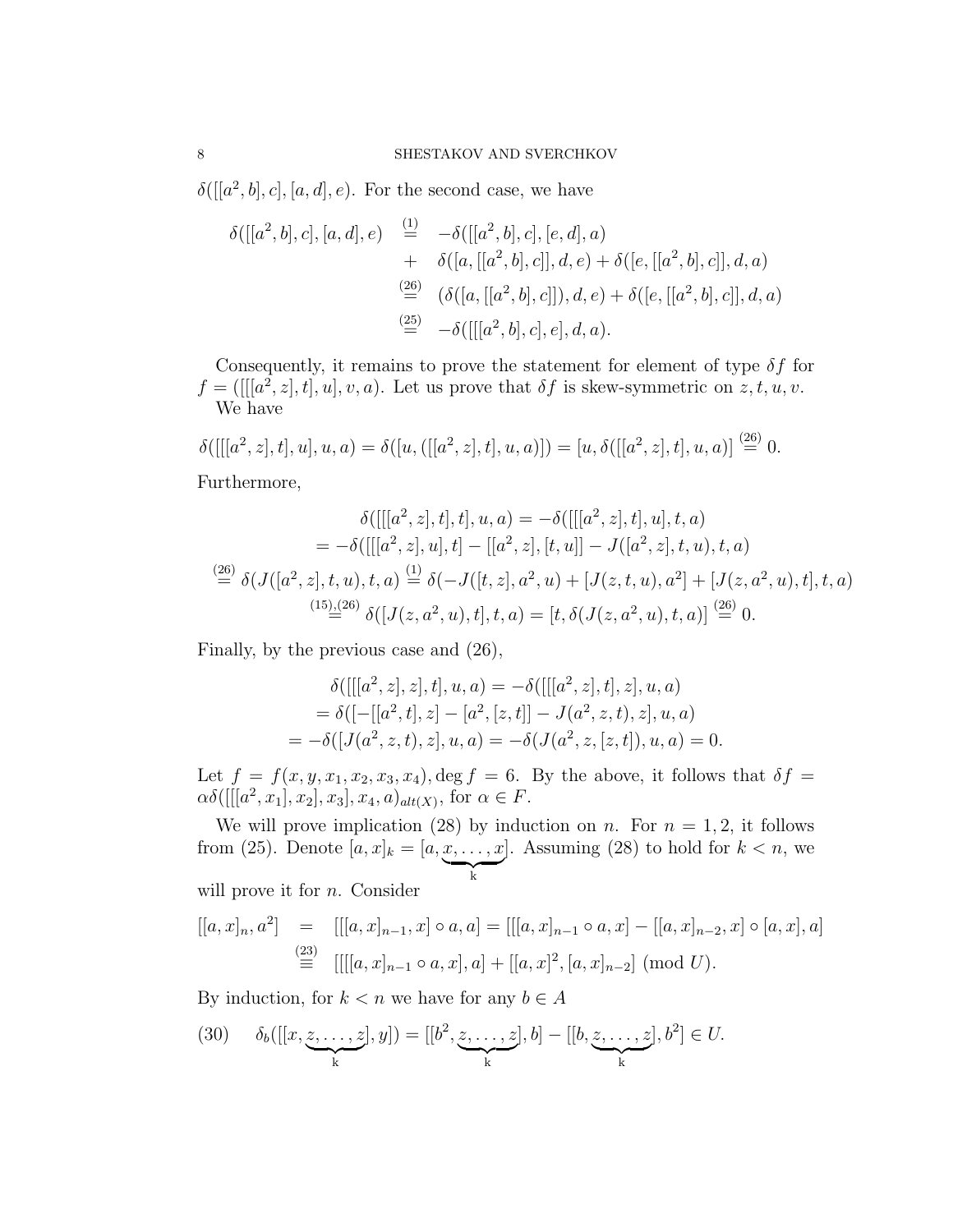Therefore, applying  $\delta_{[a,x]}$ , we get by (30)

$$
[[a, x]^2, [a, x]_{n-2}] = -[[a, x]_{n-2}, [a, x]^2] \equiv -[[[a, x]^2, \underbrace{x, \dots, x}_{n-3}], [a, x]] \pmod{U}.
$$

If  $n = 3$ , the expression on the right side is zero, and if  $n > 3$  then it belongs to the ideal generated by the element  $[[a, x]^2, x]$  which by (23) is contained in U. Therefore,

$$
[[a, x]_n, a^2] \equiv [[[a, x]_{n-1} \circ a, x], a] \pmod{U}.
$$

Assume that we have already proved that

(31) 
$$
[[a, x]_n, a^2] \equiv [[[a, x]_{n-k} \circ a, x]_k, a] \pmod{U}
$$

for some  $k \geq 1$ . Consider

$$
\begin{array}{rcl}\n[[[a,x]_{n-k} \circ a,x]_k & = & [[[a,x]_{n-k-1} \circ a,x] - [a,x]_{n-k-1} \circ [a,x],x]_k \\
& = & [[a,x]_{n-k-1} \circ a,x]_{k+1} - [[a,x]_{n-k-1} \circ [a,x],x]_k.\n\end{array}
$$

Observe that

$$
[[a, x]_{n-k-1} \circ [a, x], x] = [[[a, x]_{n-k-2}, x] \circ [a, x], x] \in U
$$
 by (23),

hence

$$
[[[a, x]_{n-k} \circ a, x]_k, a] \equiv [[[a, x]_{n-k-1} \circ a, x]_{k+1}, a] \pmod{U}.
$$

By induction, identity (31) is true for any  $k < n$ . In particular, for  $k = n - 1$ we have

$$
[[a, x]_n, a^2] \equiv [[[a, x] \circ a, x]_{n-1}, a] = [[a^2, x]_n, a] \pmod{U}, \text{ proving (28)}.
$$

Similar arguments apply to  $(29)$ . First we prove by induction on n that

(32) 
$$
\delta[a, x_1, \dots, x_n, a^2] \in U + \delta J.
$$

For  $n = 1, 2$ , the statement follows from (25). Assume it holds for  $n - 1$ , we will prove it for  $n$ . By induction, we get

$$
\delta([a, x_1, \ldots, [x_i, x_j], \ldots, x_n, a^2]) \in U + \delta J,
$$

but

$$
\delta([a, x_1, \dots, x_i, x_j, \dots, x_n, a^2] - [a, x_1, \dots, x_j, x_i, \dots, x_n, a^2])
$$
  
=  $\delta([[a, x_1, \dots, x_i, x_j, \dots, x_n] - [a, x_1, \dots, x_j, x_i, \dots, x_n]$   
 $-[a, x_1, \dots, [x_i, x_j], \dots, x_n], a^2]) + \delta([a, x_1, \dots, [x_i, x_j], \dots, x_n, a^2])$   
=  $\delta([J([a, x_1, \dots, x_{i-1}], x_i, x_j), x_{j+1}, \dots, x_n] + [a, x_1, \dots, [x_i, x_j], \dots, x_n, a^2]) \in U + \delta J.$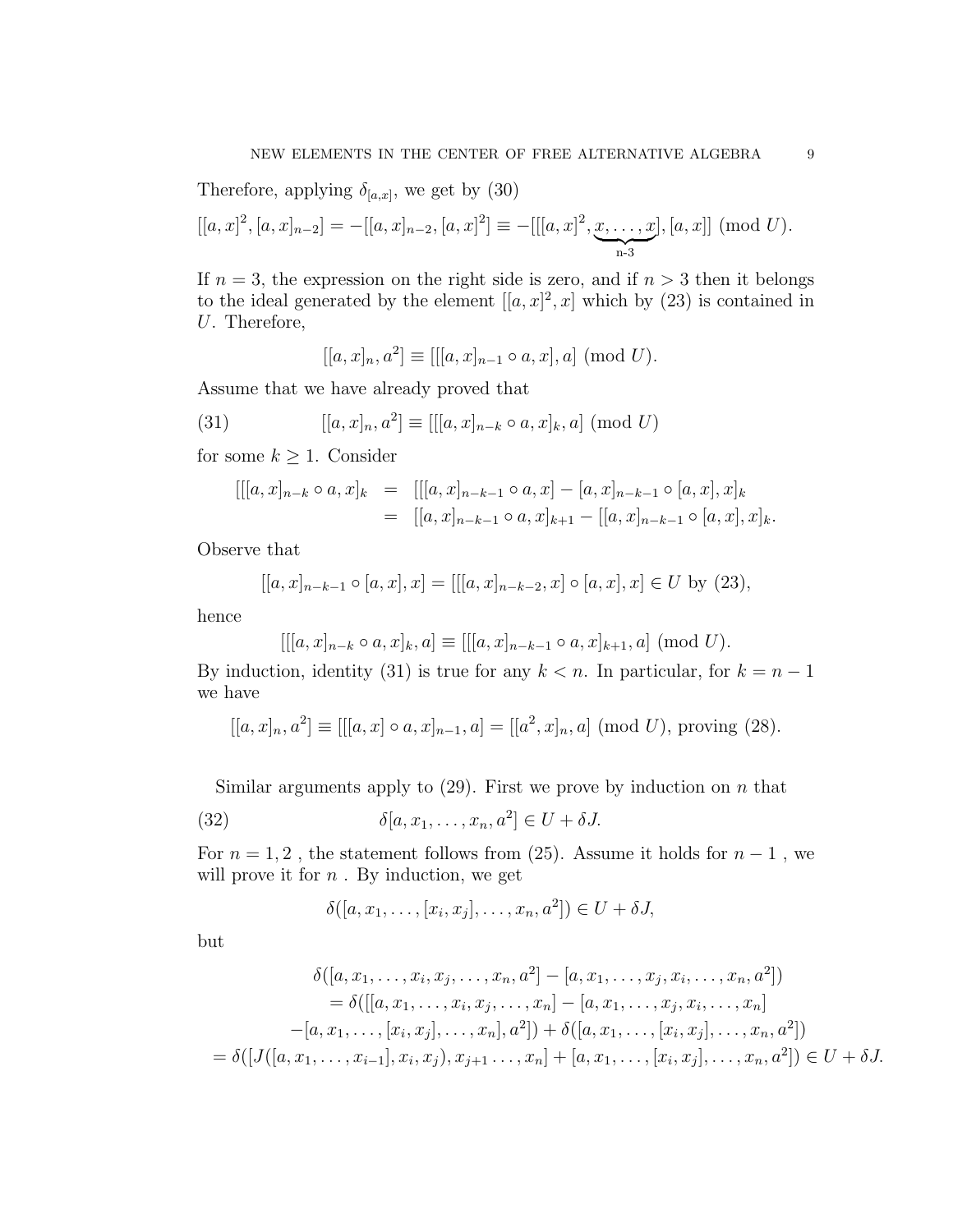Therefore

$$
2\delta([a, x_1, \dots, x_i, x_j, \dots, x_n, a^2] \in
$$
  

$$
\delta([a, x_1, \dots, x_i, x_j, \dots, x_n, a^2] + [a, x_1, \dots, x_j, x_i, \dots, x_n, a^2]) + U + \delta J.
$$

Consequently,

$$
(n!) \delta([a, x_1, \ldots, x_n, a^2]) \in \delta([a, x_1, \ldots, x_n, a^2])_{sym(x)} + U + \delta J \stackrel{(28)}{=} U + \delta J.
$$

Now we prove (29) by induction on k,  $0 \le k \le n$ . For  $k = 0$ , the statement follows from (32). Let it holds for all  $l \leq k-1$ , then by induction

$$
\delta([[a, x_1, \ldots, x_k], [a^2, x_{k+1}, \ldots, x_n]]) = \delta([[a, x_1, \ldots, x_{k-1}], [x_k, [a^2, x_{k+1}, \ldots, x_n]]]) \n+ \delta([[[a, x_1, \ldots, x_{k-1}], [a^2, x_{k+1}, \ldots, x_n]], x_k]) \n+ \delta J([a, x_1, \ldots, x_{k-1}], x_k, [a^2, x_{k+1}, \ldots, x_n]) \in U + \delta J.
$$

The lemma is proved.

$$
\qquad \qquad \Box
$$

Fix  $a \in SMalc[X]$  and define  $u_n = u_n(x_1, ..., x_n) = \delta([a, x_1, ..., x_{n-1}], a^2, x_n)$ , and  $U(n) = Vect_F \langle u_k(v_1, \ldots, v_k) | k \leq n, v_1, \ldots, v_k \in SMALL[X] \rangle$ . Furthermore, denote by  $I(n)$  the ideal of  $Alt[X]$  generated by the set of commutators  $\{[u, f] | u \in U(n), f \in SMale[X]\}.$ 

Observe that by (26) and (27)

(33) u<sup>i</sup> = 0 for i ≤ 3,

(34)  $u_4$  is skew-symmetric on  $x_1, \ldots, x_4$ .

Set  $g_m(a) = [a, x_1, \ldots, x_m]$ . For  $a, b \in Alt[X]$  below the notation  $a \equiv b$  means that  $a - b \in I(n - 1)$ .

Proposition 2.2. *In the algebra* Alt[X]*, the following relations hold:*

(35) 
$$
u_n(x_1,...,x_{n-2},x_{n-1},x_n) - u_n(x_1,...,x_{n-1},x_{n-2},x_n)
$$

$$
\equiv 6\delta((g_{n-3}(a),x_{n-2},x_{n-1}),a^2,x_n), n \ge 3,
$$

$$
u_n(x_1, \ldots, x_{n-3}, x_{n-2}, x_{n-1}, x_n) - u_n(x_1, \ldots, x_{n-2}, x_{n-3}, x_{n-1}, x_n)
$$

(36) 
$$
\equiv 6\delta([(g_{n-4}(a), x_{n-3}, x_{n-2}), x_{n-1}], a^2, x_n), \quad n \ge 4.
$$

(37) *For any multilinear*  $f = f(x, y, x_1, \ldots, x_n) \in J$ ,  $\delta f \in U(n) + I(n-1)$ .

(38) For any 
$$
b, c \in SMalc[X], \ \delta(g_{n-1}(a), a^2, [b, c]) \in I(n)
$$
.

*Proof.* Relations (35), (36) follow from (2). We prove inclusion (37) by induction on n. For  $n \leq 4$ , the statement follows from (27). Assuming that it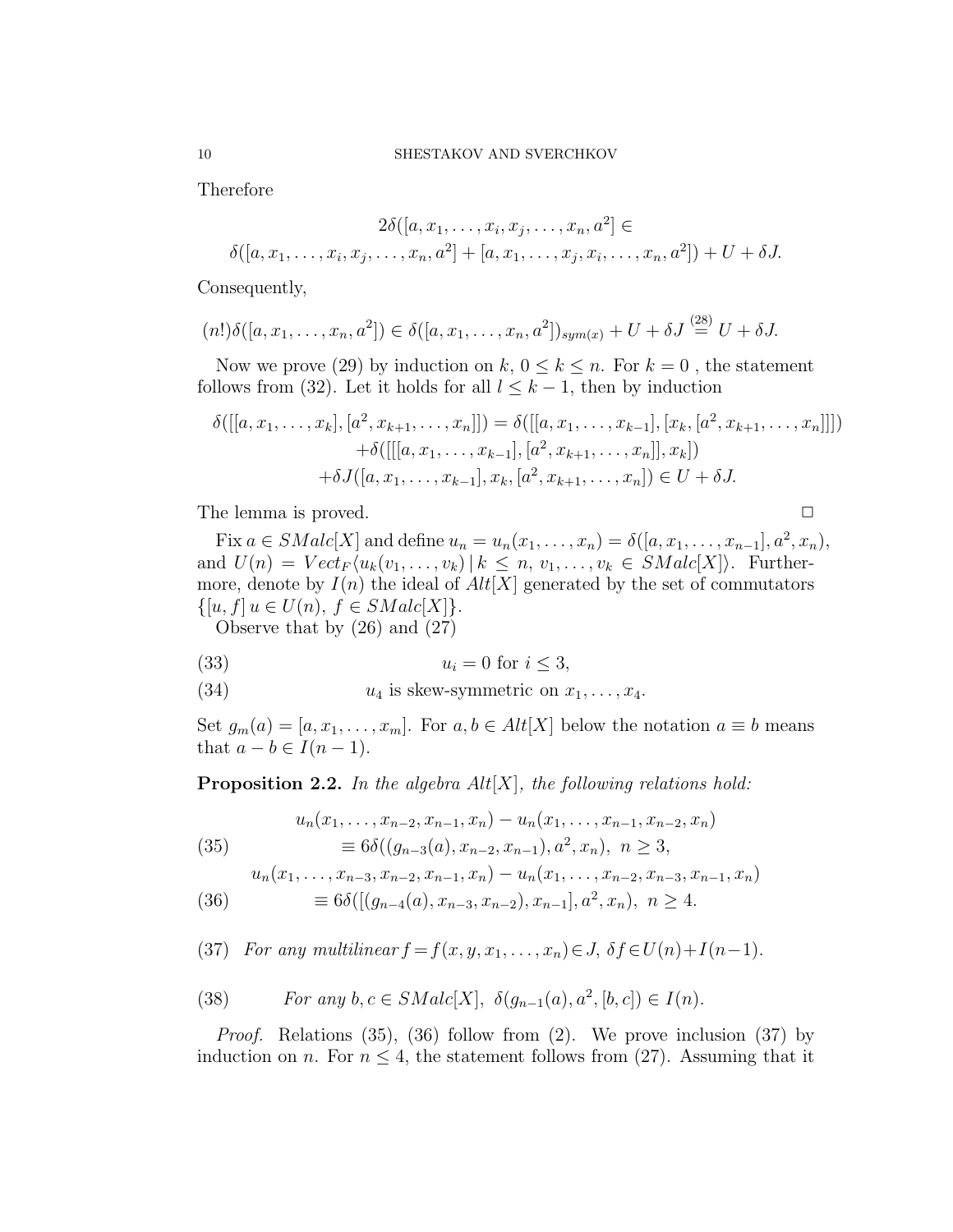holds for  $l < n$ , we will prove it for n. By induction assumption and (22), it suffices to prove the statement for the associators of two types:

$$
(I) \quad \delta(u_1(a, a^2, x_1, \ldots, x_k), u_2(x_{k+1}, \ldots, x_{n-1}), x_n),
$$
  

$$
(II) \quad \delta(v_1(a, x_1, \ldots, x_k), v_2(a^2, x_{k+1}, \ldots, x_{n-1}), x_n),
$$

for Malcev multilinear monomials  $u_i, v_j$ . The statement for monomials of type (I) follows from (2), (29), and the induction assumption. For monomials of type (II), by the induction assumption again, it suffices to consider associators of the form

$$
\delta([a, x_1, \ldots, x_k], [a^2, x_{k+1}, \ldots, x_{n-1}], x_n), \ 0 \le k \le n-1.
$$

We prove it by induction on  $k, 0 \leq k \leq n-1$ . For  $k = 0$ , the statement is trivial. Let it holds for all  $l < k$ , then

 $(7)$ 

$$
\delta([a, x_1, \ldots, x_k], [a^2, x_{k+1}, \ldots, x_{n-1}], x_n) \stackrel{(i)}{=} \n- \delta([x_k, [a^2, x_{k+1}, \ldots, x_{n-1}]], [a, x_1, \ldots, x_{k-1}], x_n) \n- \delta([[a^2, x_{k+1}, \ldots, x_{n-1}], [a, x_1, \ldots, x_{k-1}]], x_k, x_n) \n+ 2\delta[((a, x_1, \ldots, x_{k-1}], x_k, [a^2, x_{k+1}, \ldots, x_{n-1}]), x_n] \in U(n) + I(n - 1),
$$

by (29) and the induction assumptions.

Finally, by (8) we have

$$
\delta(g_{n-1}(a), a^2, [b, c]) = [\delta(b, g_{n-1}(a), a^2), c] - [\delta(c, g_{n-1}(a), a^2), b] - 2(b, c, \delta([g_{n-1}(a), a^2])),
$$

proving (38) and the proposition.

$$
\Box
$$

**Theorem 2.1.** In the algebra  $Alt[X]$ , for all  $n \geq 2$ , the following statements *are valid:*

$$
(39) \t\t\t u_n(x_1,\ldots,x_n) \in Z;
$$

(40) 
$$
u_n(x_1,\ldots,x_n) \text{ is skew-symmetric on } x_1,\ldots,x_n;
$$

(41) 
$$
u_n(x_1,\ldots,x_{n-1},[b,c])=0.
$$

*Proof.* We will denote by  $A_n$ ,  $B_n$  statements (39) and (40), respectively. Set  $D_n = A_n \& B_{n+1}$ . We prove the truth of statement  $D_n$  by induction on n. For  $n \leq 3$ , the statement follows from (33), (34). Assuming that statement  $D_n$ holds for  $n-1$ , we will prove it for  $n \geq 4$ .

In order to prove relation (39), we will need some additional identities. First, we prove the identity

$$
(42) \quad u_n(x_1,\ldots,x_{n-2},b,[x_{n-1},b])-u_n(x_1,\ldots,x_{n-1},b,[x_{n-2},b])=0.
$$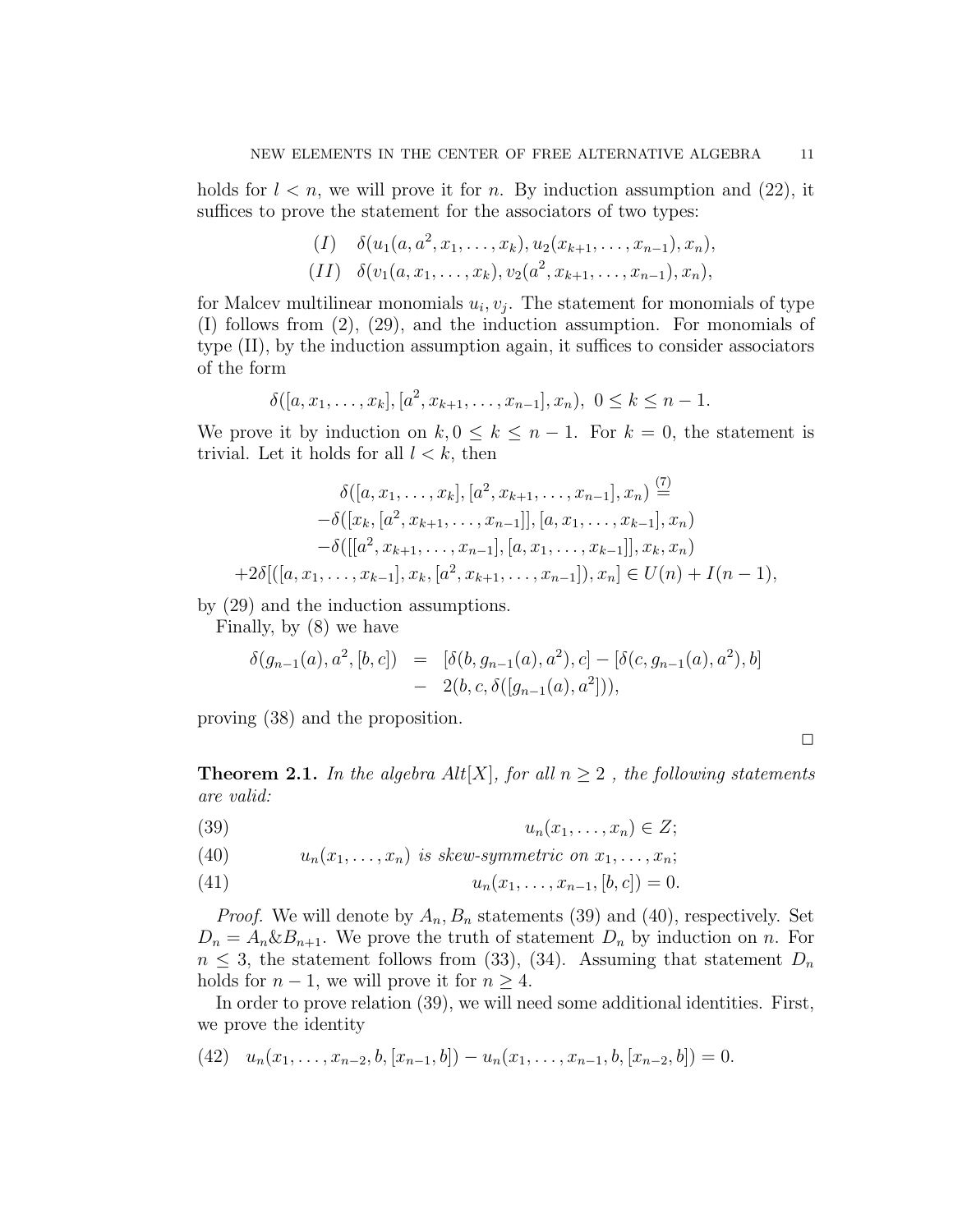Notice that by induction assumption  $D_{n-1}$ , the ideal  $I(n-1) = 0$ , and the element  $u_n(x_1, \ldots, x_n)$  is skew-symmetric on  $x_1, \ldots, x_n$ .

Therefore, by (35) we get

$$
2u_n(x_1,\ldots,x_{n-2},b,[c,b]) = 2u_n(x_1,\ldots,[c,b],x_{n-2},b)
$$
  
=  $6\delta((g_{n-3}(a),[c,b],x_{n-2}),a^2,b),$ 

and

$$
u_n(x_1, \ldots, x_{n-2}, b, [x_{n-1}, b]) - u_n(x_1, \ldots, x_{n-1}, b, [x_{n-2}, b])
$$
  
=  $3\delta(((g_{n-3}(a), [x_{n-1}, b], x_{n-2}), a^2, b) - ((g_{n-3}(a), [x_{n-2}, b], x_{n-1}), a^2, b))$   
=  $6\delta([(x_{n-1}, b, x_{n-2}), g_{n-3}(a)], a^2, b) \in I(n-1) = 0,$ 

proving (42).

Next we prove that

(43) 
$$
[u_n(x_1,...,x_{n-1},b),b]=0.
$$

By (36) we have

$$
2[u_n(x_1,...,x_{n-1},b),b] = -6[\delta([[g_{n-4}(a),x_{n-3},x_{n-2}),b],a^2,x_{n-1}),b]
$$
  
\n
$$
\stackrel{(1)}{=} 6[\delta([[g_{n-4}(a),x_{n-3},x_{n-2}),b],b,x_{n-1}),a^2]
$$
  
\n
$$
-6\delta([b,[(g_{n-4}(a),x_{n-3},x_{n-2}),b]],a^2,x_{n-1})
$$
  
\n
$$
-6\delta([a^2,[(g_{n-4}(a),x_{n-3},x_{n-2}),b]],b,x_{n-1}),
$$

and we will prove that all the three summonds are zero.

First we have

$$
2[\delta([[g_{n-4}(a), x_{n-3}, x_{n-2}), b], b, x_{n-1}), a^2]
$$
  
=  $2[\delta((g_{n-4}(a), x_{n-3}, x_{n-2}), b, [x_{n-1}, b]), a^2]$   

$$
\stackrel{(7)}{=} \delta([[(g_{n-4}(a), x_{n-3}, x_{n-2}), b], [x_{n-1}, b], a^2)
$$

$$
+([b, [x_{n-1}, b]], (g_{n-4}(a), x_{n-3}, x_{n-2}), a^2)
$$

$$
+([[x_{n-1}, b], (g_{n-4}(a), x_{n-3}, x_{n-2})], b, a^2))
$$

$$
\stackrel{(35),(36)}{=} -\frac{1}{3}u_n(x_1, \dots, x_{n-2}, b, [x_{n-1}, b])
$$

$$
+\frac{1}{3}u_{n-1}(x_1, \dots, [b, [x_{n-1}, b]]) + \frac{1}{3}u_n(x_1, \dots, x_{n-2}, b, [x_{n-1}, b])
$$

$$
= \frac{1}{3}u_{n-1}(x_1, \dots, x_{n-2}, [b, [x_{n-1}, b]]) \stackrel{(38)}{\in} I(n-1) = 0.
$$

Furthermore, by (37) and (2) we have,

$$
\delta([a^2, [(g_{n-4}(a), x_{n-3}, x_{n-2}), b]], b, x_{n-1})
$$
  
=  $(\delta([a^2, [(g_{n-4}(a), x_{n-3}, x_{n-2}), b]]), b, x_{n-1}) \in I(n-1) = 0.$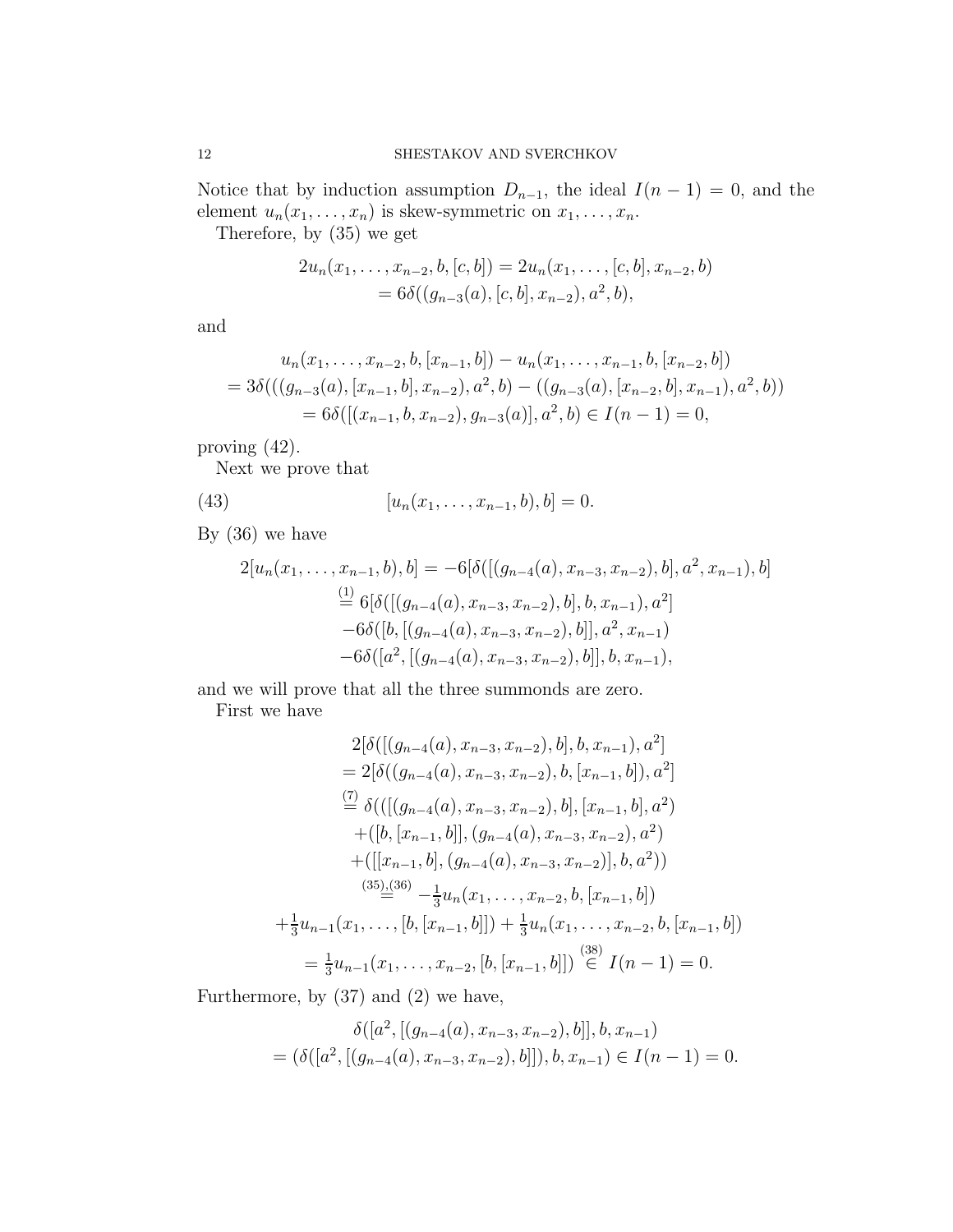Finally, by (7) and by induction, we have

$$
2\delta([b, [(g_{n-4}(a), x_{n-3}, x_{n-2}), b]], a^2, x_{n-1}) = \delta([b, ([g_{n-4}(a), x_{n-3}], x_{n-2}, b)+([x_{n-3}, x_{n-2}], g_{n-4}(a), b) + ([x_{n-2}, g_{n-4}(a)], x_{n-3}, b)], a^2, x_{n-1})
$$
  
=  $\delta([b, ([g_{n-4}(a), x_{n-3}], x_{n-2}, b) + ([x_{n-2}, g_{n-4}(a)], x_{n-3}, b)], a^2, x_{n-1})$   

$$
\stackrel{(1)}{=} \delta(([g_{n-4}(a), x_{n-3}], [x_{n-2}, b], b) + ([x_{n-2}, g_{n-4}(a)], [x_{n-3}, b], b), a^2, x_{n-1})
$$
  
=  $\frac{1}{3}(u_n(x_1, \ldots, x_{n-3}, [x_{n-2}, b], b, x_{n-1}) - u_n(x_1, \ldots, x_{n-2}, [x_{n-3}, b], b, x_{n-1})) \stackrel{(42)}{=} 0,$ 

proving (43).

Therefore, to prove (39), it suffices to prove that

(44) 
$$
[u_n(x_1,...,b),c] - [u_n(x_1,...,c),b] = 0.
$$

We have by (8)

$$
[u_n(x_1,...,x_{n-1},b),c] - [u_n(x_1,...,x_{n-1},c),b]
$$
  
=  $[\delta(g_{n-1}(a),a^2,b),c] - [\delta(g_{n-1}(a),a^2,c),b]$   
=  $\delta([g_{n-1}(a),a^2],b,c) + 2\delta(g_{n-1}(a),a^2,[b,c])$ 

By (32),  $\delta([g_{n-1}(a), a^2]) = u + \delta f$ , where  $u \in U$ ,  $f \in J$ ,  $\deg f = n + 1$ , and we have by (37)

$$
\delta([g_{n-1}(a), a^2], b, c) = (\delta f, b, c) \in I(n-1) = 0.
$$

Furthermore, by  $(35)$  and the skew-symmetry of  $u_n$ ,

$$
2\delta(g_{n-1}(a), a^2, [b, c]) = 6\delta((g_{n-3}(a), x_{n-2}, x_{n-1}), a^2, [b, c])
$$
  
=  $-6\delta((g_{n-3}(a), x_{n-2}, [b, c]), a^2, x_{n-1}).$ 

Observe that by (43) the left part of (44) is skew-symmetric on  $x_1, \ldots, x_{n-1}, b, c$ . Therefore,

$$
6\delta((g_{n-3}(a), x_{n-2}, [b, c]), a^2, x_{n-1}) =
$$
  
=  $2\delta((g_{n-3}, x_{n-2}, [b, c]) + (g_{n-3}, b, [c, x_{n-2}]) + (g_{n-3}, c, [x_{n-2}, b]), a^2, x_{n-1})$   

$$
\stackrel{(7)}{=} -4\delta([(b, c, x_{n-2}), g_{n-3}(a)], a^2, x_{n-1}) \in I(n-1) = 0.
$$

This proves (39) and the statement  $A_n$ .

To finish the proof of  $D_n$ , it remains to prove that  $u_{n+1}(x_1, \ldots, x_{n+1})$  is skew-symmetric on  $x_1, \ldots, x_{n+1}$ . We have

$$
\delta([a, x_1, \dots, x_n], a^2, x_{n+1}) \stackrel{(1)}{=} -\delta([a, x_1, \dots, x_{n+1}], a^2, x_n)
$$

$$
+\delta([x_n, ([a, x_1, \dots, x_{n-1}], a^2, x_{n+1})]) + \delta([x_{n+1}, ([a, x_1, \dots, x_{n-1}], a^2, x_n)])
$$

$$
\stackrel{(39)}{=} -\delta([a, x_1, \dots, x_{n+1}], a^2, x_n),
$$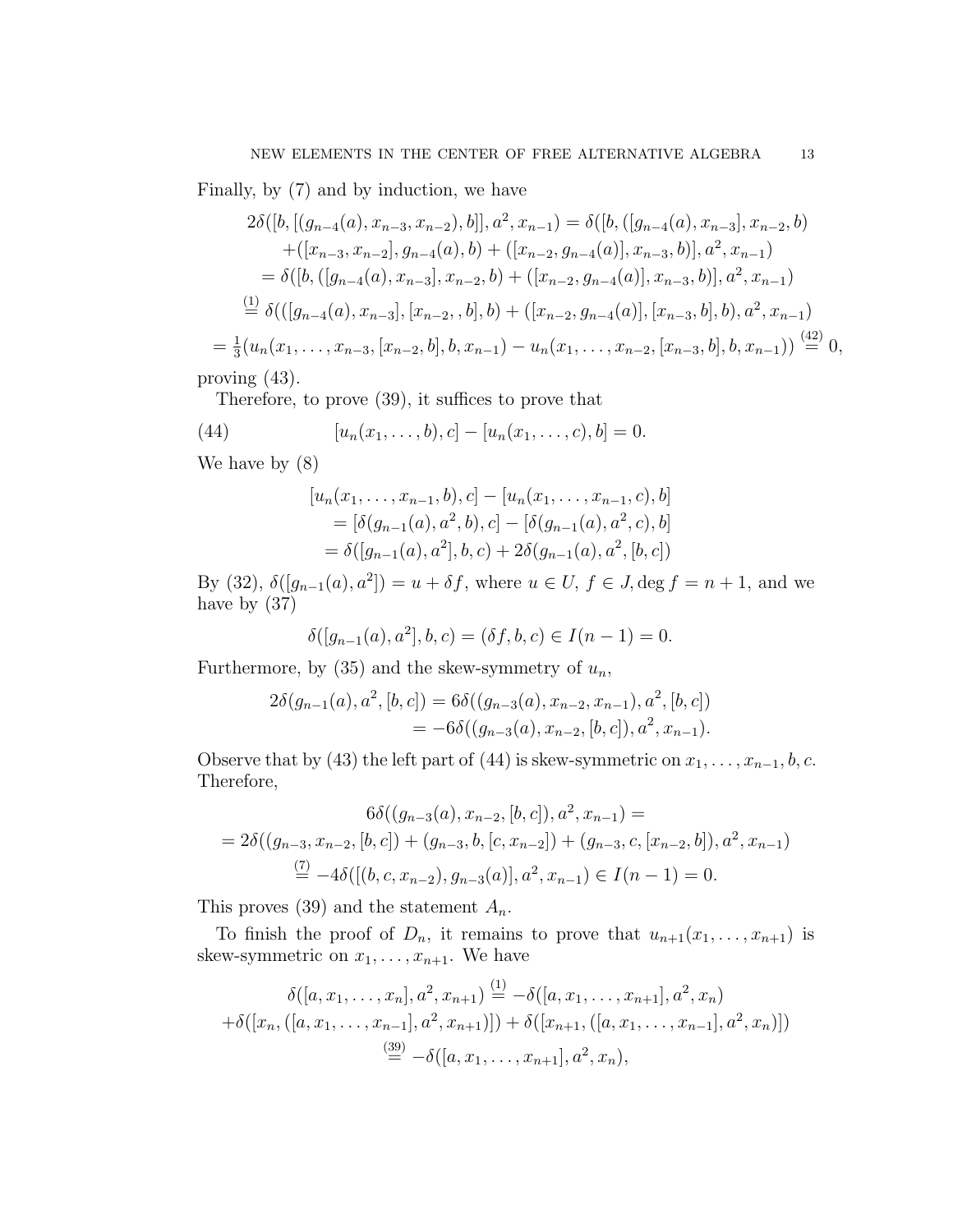that is,  $u_{n+1}$  is skew-symmetric on  $x_n, x_{n+1}$ . Furthermore,

$$
\delta([a, x_1, \dots, x_n], a^2, x_{n+1}) \stackrel{(1)}{=} -\delta([a, x_1, \dots, x_{n-1}, a^2], x_n, x_{n+1})
$$

$$
+\delta([a, x_1, \dots, x_{n-1}], a^2, [x_{n+1}, x_n]) + \delta([a, x_1, \dots, x_{n-1}], x_n, [x_{n+1}, a^2])
$$

$$
\stackrel{(32),(38),(39)}{=} \delta([a, x_1, \dots, x_{n-1}], x_n, [x_{n+1}, a^2]).
$$

Manipulating with  $x_{n-1}, x_n$  as before with  $x_n, x_{n+1}$ , we get

$$
\delta([a, x_1, \dots, x_{n-1}], x_n, [x_{n+1}, a^2]) = -\delta([a, x_1, \dots, x_{n-2}, x_n], x_{n-1}, [x_{n+1}, a^2])
$$

$$
+ [x_n, \delta([a, x_1, \dots, x_{n-2}], x_{n-1}, [x_{n+1}, a^2])] + [x_{n-1}, \delta([a, x_1, \dots, x_{n-2}], x_n, [x_{n+1}, a^2])]
$$

$$
\stackrel{(39)}{=} -\delta([a, x_1, \dots, x_{n-2}, x_n], x_{n-1}, [x_{n+1}, a^2])
$$

Hence  $u_{n+1}$  is skew-symmetric on  $x_{n-1}$  and  $x_n$ . Repeating in the same way, we get

$$
\delta([a, x_1, \dots, x_n], a^2, x_{n+1}) = \delta([a, x_1, \dots, x_{n-1}], [a^2, x_{n+1}], x_n)
$$
  
=  $\delta([a, x_1, \dots, x_{n-2}], [[a^2, x_{n+1}], x_n], x_{n-1}) = \dots$   
(45)  $\dots = \delta([a, x_1], [a^2, x_{n+1}, \dots, x_3], x_2) = \delta(a, [a^2, x_{n+1}, \dots, x_2], x_1),$ 

where on the  $i$ -th pass we have, as above,

$$
\delta([a, x_1, \ldots, x_{i-1}, x_i], [a^2, x_{n+1}, \ldots, x_{i+2}], x_{i+1})
$$
  
=  $-\delta([a, x_1, \ldots, x_{i-1}, x_{i+1}], [a^2, x_{n+1}, \ldots, x_{i+2}], x_i).$ 

This proves the skew-symmetry of  $u_{n+1}$  on its arguments. Thus  $D_{n+1}$  is proved and therefore (39),(40) are proved.

Finally, identity (41) follows from (38) and (39).

### 3. FURTHER PROPERTIES OF FUNCTIONS  $u_n$ .

**Proposition 3.1.** *For any*  $a_1, \ldots, a_n, a \in Alt[X]$ *, the element*  $u_n(a; a_1, \ldots, a_n)$  $\delta_a(g_{n-1}(a), a^2, a_n)$  lies in the ideal generated by the elements  $u_n(a; x_{i_1}, \ldots, x_{i_n})$ , *where*  $x_j \in X$ *. In particular, any n-generated alternative algebra satisfies the identity*  $u_{n+1} = 0$ .

*Proof.* By (4) we have

(46) 
$$
u_n(x_1, \ldots, x_{n-1}, x \circ y) = \delta(g_{n-1}(a), a^2, x \circ y)
$$

$$
= \delta(g_{n-1}(a), a^2, x) \circ y + \delta(g_{n-1}(a), a^2, y) \circ x
$$

$$
= u_n(x_1, \ldots, x_{n-1}, x) \circ y + u_n(x_1, \ldots, x_{n-1}, y) \circ x.
$$

Now the Proposition follows from (40), (41).

 $\Box$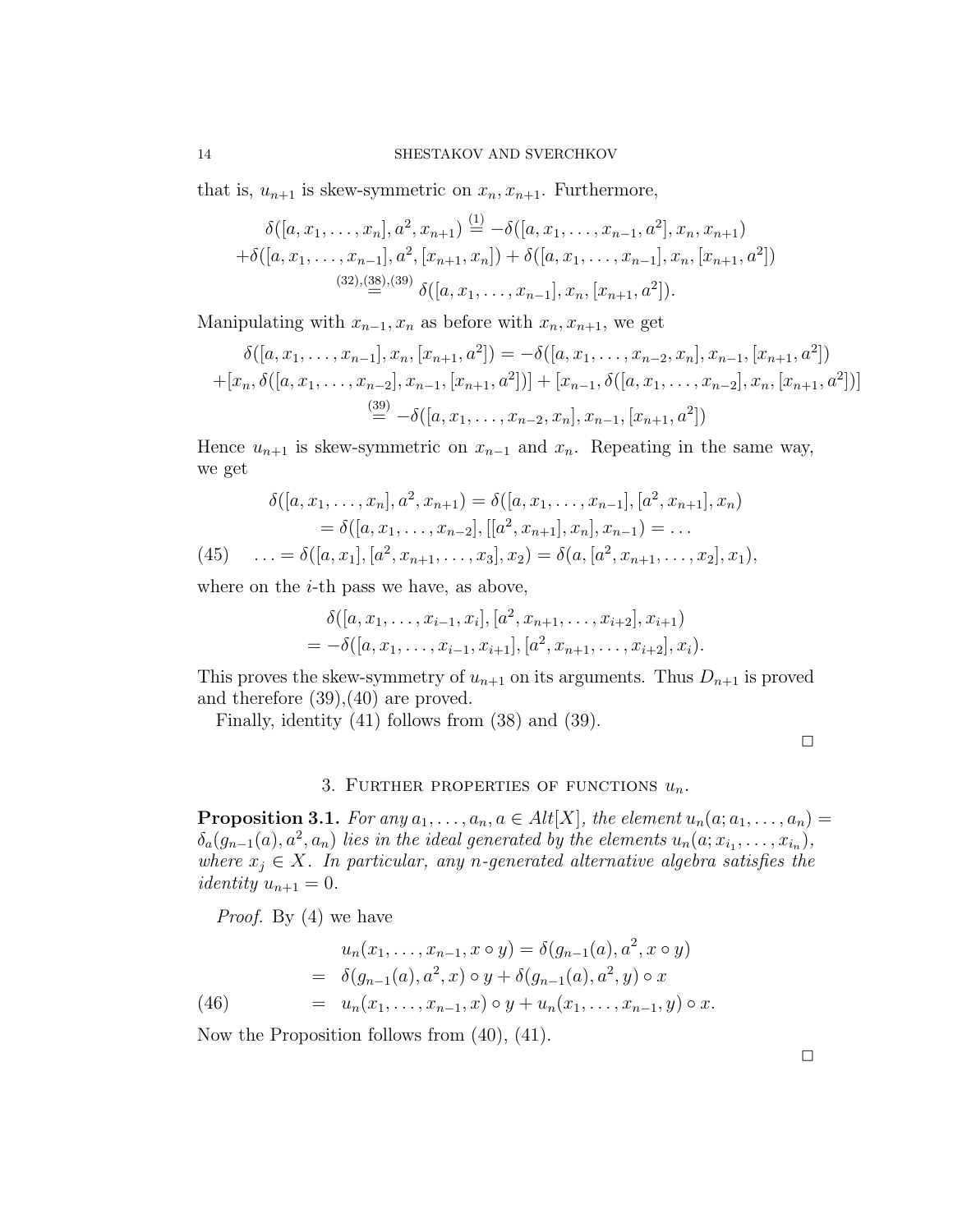**Proposition 3.2.**  $u_n(a; x_1, \ldots, x_n) = 0$  *for any*  $a \in Alt[X]$  *and*  $n = 4k +$ 2,  $4k+3, k \geq 0$ .

*Proof.* In view of (45) we have

$$
\delta([a, x_1, \dots, x_{n-1}], a^2, x_n) = \delta(a, [a^2, x_n, \dots, x_2], x_1)
$$
  
=  $-\delta([a^2, x_n, \dots, x_2], a, x_1) = \delta([a, x_n, \dots, x_2], a^2, x_1)$   
=  $(-1)^m \delta([a, x_1, \dots, x_{n-1}], a^2, x_n),$ 

where  $m = 1 + 2 + ... + (n - 1) = \frac{n(n-1)}{2}$ . Therefore,

$$
u_n(x_1,\ldots,x_n) = \delta([a,x_1,\ldots,x_{n-1}],a^2,x_n) = -\delta([a,x_1,\ldots,x_{n-1}],a^2,x_n) = 0
$$
  
for  $n = 4k + 2$ ,  $4k + 3$ .

In order to prove that  $u_n(x; x_1, \ldots, x_n) \neq 0$  for  $n = 4k, 4k + 1, k > 0$ , it suffices to show that there exist an alternative algebra  $A$  and elements  $e, e_1, \ldots, e_n \in A$  such that

$$
\delta([e, e_1, \ldots, e_{n-1}], e^2, e_n) \neq 0
$$
 for all  $n = 4k, 4k + 1, k > 0$ .

Observe that by (2) and Proposition 2.2 the previous inequalities up to a nonzero scalar may be rewritten as

$$
\delta([[e2, e1, e2), ..., en-3, en-2), en-1], en, e) \neq 0, n = 4k, k > 0.
$$
  

$$
\delta((e2, e1, e2), ..., en-2, en-1), en, e) \neq 0, n = 4k + 1, k > 0.
$$

Due to skew-symmetry of the left parts of these inequalities on the variables  $e_1, \ldots e_n$ , it is more convinient to prove the following superversions of these inequalities in the free alternative superalgebra  $SAlt[e; x]$  generated by an even generator e and an odd generator x (see, for instance,  $[8, 10]$ ):

(47) 
$$
\delta(S_n(e^2, e, x)) \neq 0, \qquad n = 4k, \ k > 0.
$$

(48) 
$$
\delta(T_n(e^2, e, x)) \neq 0, \quad n = 4k + 1, \ k > 0.
$$

where

$$
S_n(a, b, x) = (([(a, \underbrace{x, x), \dots, x, x}_{n-2}), x], x, b),
$$
  
\n
$$
T_n(a, b, x) = (((a, \underbrace{x, x), \dots, x, x}_{n-1}), x, b).
$$

Proposition 3.3. *The inequalities* (47)*,* (48) *hold in the free alternative superalgebra* SAlt[e; x]*.*

 $\Box$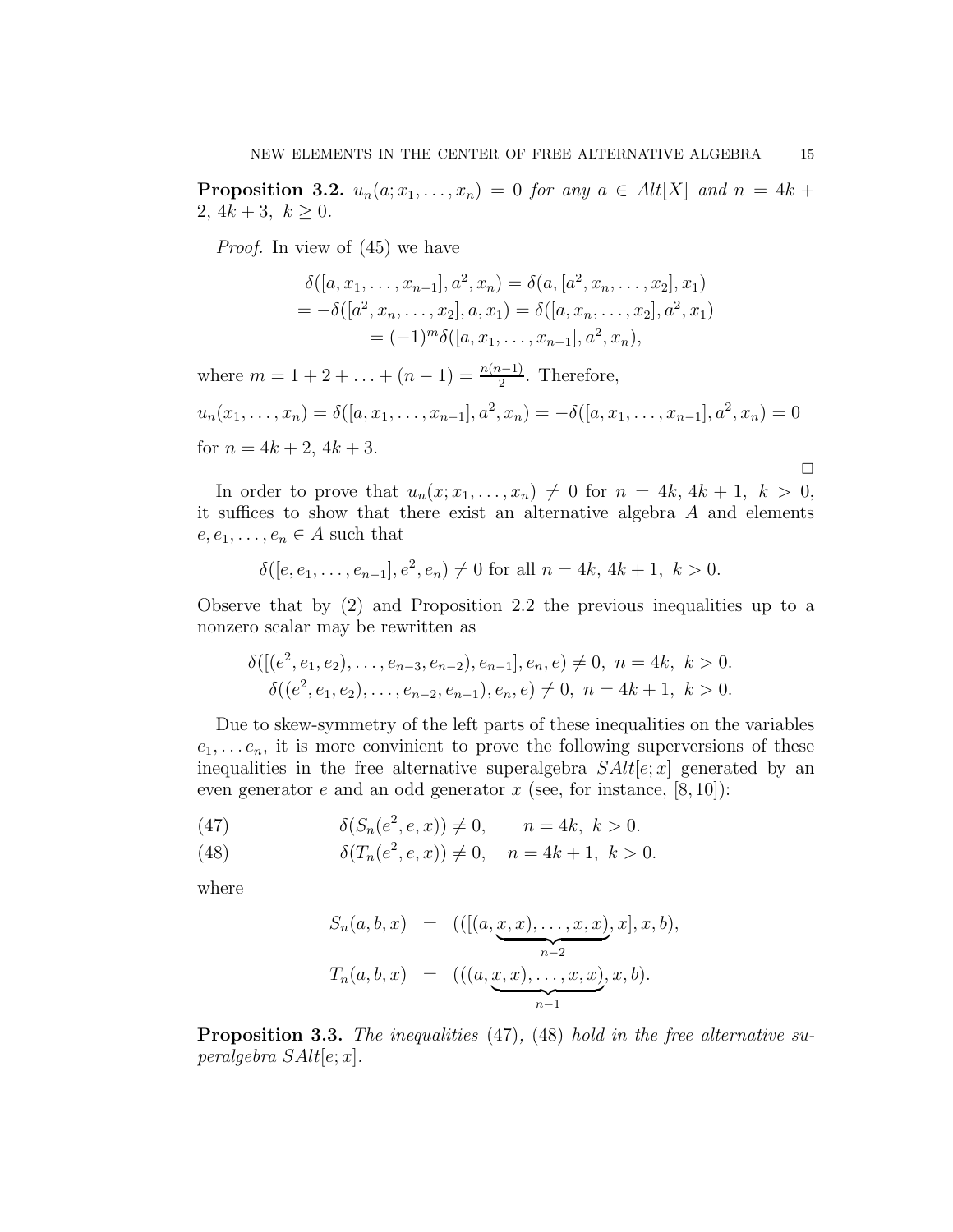*Proof.* We will use the example of an alternative superalgebra from [9] which modifies and corrects the example of an alternative algebra by Yu. Medvedev [5]. For covinience of the reader, we give below the multiplication table of this example.

Consider a vector space  $A_n$ ,  $n = 4k + 2$ , with a base

$$
x, v_i, v'_j, u_i, u'_j, U, V.
$$

where  $i = 0, ..., n; j = 1, ..., n$ . Denote also  $e = v_0, e^2 = u_0$ , and let  $w \in \{u, u', v, v'\}.$ 

Define a multiplication on  $A_n$  by the following rules: For  $i > 0$ 

$$
v'_i \cdot e = -(-1)^i u'_i,
$$
  
\n
$$
v_i \cdot e = (-1)^i (u_i + u'_i)
$$
  
\n
$$
e \cdot v'_i = \begin{cases} -u_i, & \text{if } i \text{ even,} \\ -u_i - u'_i, & \text{if } i \text{ odd,} \end{cases}
$$
  
\n
$$
e \cdot v_i = \begin{cases} -u'_i, & \text{if } i \text{ even,} \\ u_i, & \text{if } i \text{ odd,} \end{cases}
$$

and for  $i < n$ 

$$
w_i \cdot x = w_{i+1},
$$
  
\n
$$
x \cdot v_i = \begin{cases} v'_{i+1} & \text{if } i \text{ even,} \\ v_{i+1} + v'_{i+1}, & \text{if } i \text{ odd,} \end{cases}
$$
  
\n
$$
x \cdot v'_i = \begin{cases} -v_{i+1} & \text{if } i \text{ odd,} \\ -v_{i+1} - v'_{i+1}, & \text{if } i \text{ even,} \end{cases}
$$
  
\n
$$
x \cdot u_i = \begin{cases} u'_{i+1} & \text{if } i \text{ even,} \\ u_{i+1} + u'_{i+1}, & \text{if } i \text{ odd,} \end{cases}
$$
  
\n
$$
x \cdot u'_i = \begin{cases} -u_{i+1} & \text{if } i \text{ odd,} \\ -u_{i+1} - u'_{i+1}, & \text{if } i \text{ even,} \end{cases}
$$

Set also for  $k = 0, \ldots, \frac{n}{2}$  $\frac{n}{2}$ 

$$
u_{n-2k}v_{2k} = v_{2k+1}u_{n-2k-1} = v_{2k}u'_{n-2k} = -u'_{n-2k-1}v_{2k+1}
$$
  
\n
$$
= u'_{n-2k}v'_{2k} = v'_{2k+1}u'_{n-2k-1} = (-1)^{k}U,
$$
  
\n
$$
v_{2k}u_{n-2k} = -u_{n-2k-1}v_{2k+1} = v'_{2k+1}u_{n-2k-1} = u_{n-2k}v'_{2k}
$$
  
\n
$$
= v'_{2k}u'_{n-2k} = -u'_{n-2k-1}v'_{2k+1} = (-1)^{k}V,
$$
  
\n
$$
u'_{n-2k}v_{2k} = -u_{n-2k-1}v'_{2k+1} = v_{2k+1}u'_{n-2k-1} = v'_{2k}u_{n-2k} = (-1)^{k-1}(U + V).
$$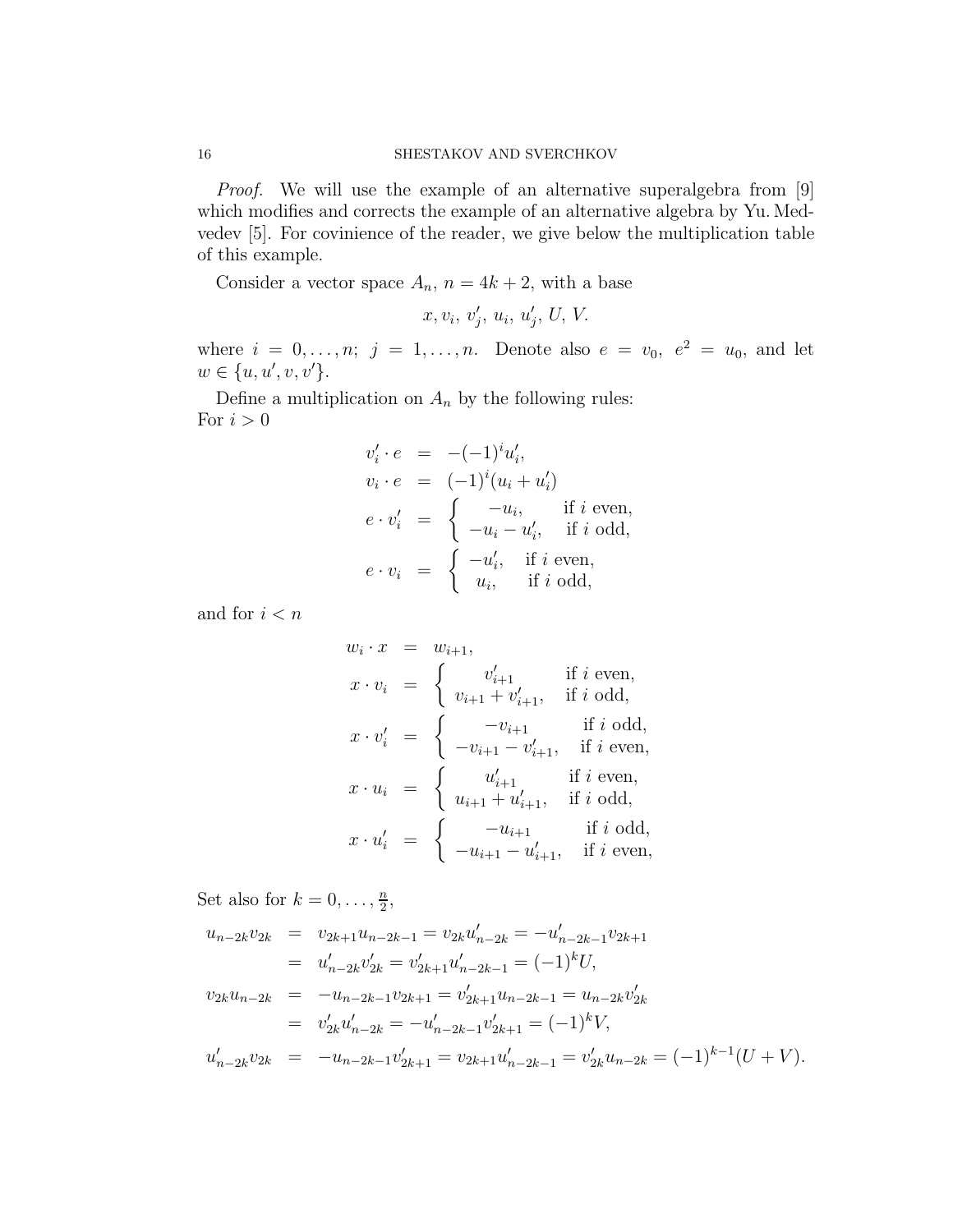All other products are zero.

It is proved in [9] that the superalgebra  $A_n$  is alternative. To prove that  $\delta(S_n(e^2, e, x)) \neq 0$ , consider its linearization

$$
\tilde{S}_n(e, z, t, x) = S_n(zt - tz, x, e) + S_n(e \circ z, x, t) - S_n(e \circ t, x, z) \n- S_n(e, x, zt - tz) + S_n(t, x, e \circ z) - S_n(z, x, e \circ t)
$$

with respect to e, with odd variables z, t. It suffices to prove that  $\tilde{S}_n(e, v_1, v'_1, x) \neq$ 0 in  $A_n$ .

We have

$$
\tilde{S}_n(e, v_1, v'_1, x) = ([(\cdots (e \circ v_1, \underbrace{x, x), \dots, x, x}_{n-4}, x], x, v'_1)
$$
\n
$$
- ([(\cdots (e \circ v'_1, \underbrace{x, x), \dots, x, x}_{n-4}), x], x, v_1)
$$
\n
$$
+ ([(\cdots (v'_1, \underbrace{x, x), \dots, x, x}_{n-4}), x], x, e \circ v_1)
$$
\n
$$
- ([(\cdots (v_1, \underbrace{x, x), \dots, x, x}_{n-4}), x], x, e \circ v'_1)
$$
\n
$$
= - ([u'_{n-3}, x], x, v'_1) + ([u_{n-3}, x], x, v_1)
$$
\n
$$
- (v'_{n-3}, x], x, u'_1) + ([v_{n-3}, x], x, u_1)
$$
\n
$$
= (u_{n-2} - u'_{n-2}, x, v'_1) + (2u_{n-2} + u'_{n-2}, x, v_1)
$$
\n
$$
+ (v_{n-2} - v'_{n-2}, x, u'_1) + (2v_{n-2} + v'_{n-2}, x, u_1)
$$
\n
$$
= u_{n-1}v'_1 - u'_{n-1}v'_1 + u_{n-2}v_2 + u_{n-2}v'_2 - u'_{n-2}v_2 - u'_{n-2}v'_2
$$
\n
$$
+ 2u_{n-1}v_1 + u'_{n-1}v_1 - 2u_{n-2}v_2 - 2u_{n-2}v'_2 - u'_{n-2}v_2 - u'_{n-2}v'_2
$$
\n
$$
+ v_{n-1}u'_1 - v'_{n-1}u'_1 + v_{n-2}u_2 + v_{n-2}u'_2 - v'_{n-2}u_2 - v'_{n-2}u'_2
$$
\n
$$
+ 2v_{n-1}u_1 + v'_{n-1}u_1 - 2v_{n-2}u_2 - 2v_{n-2}u'_2 - v'_{n-2}u_2 - v'_{n-2}u'_2
$$

$$
= U + V + V - U - V - U - V + U
$$
  
\n
$$
- 2V - U + 2U + 2V - U - V + U
$$
  
\n
$$
- U - V - U + V + U + V - V
$$
  
\n
$$
+ 2U + V - 2V - 2U + U + V - V = 2U - 2V \neq 0.
$$

To prove that  $\delta(T_n(e^2, e, x)) \neq 0$ , consider its partial linearization

$$
T'_{n}(e, a, z, x) = T_{n}(e \circ a, z, x) - T_{n}(e \circ z, a, x) - T_{n}(a \circ z, e, x) + T_{n}(z, e \circ a, x) - T_{n}(a, e \circ z, x) - T_{n}(e, a \circ z, x)
$$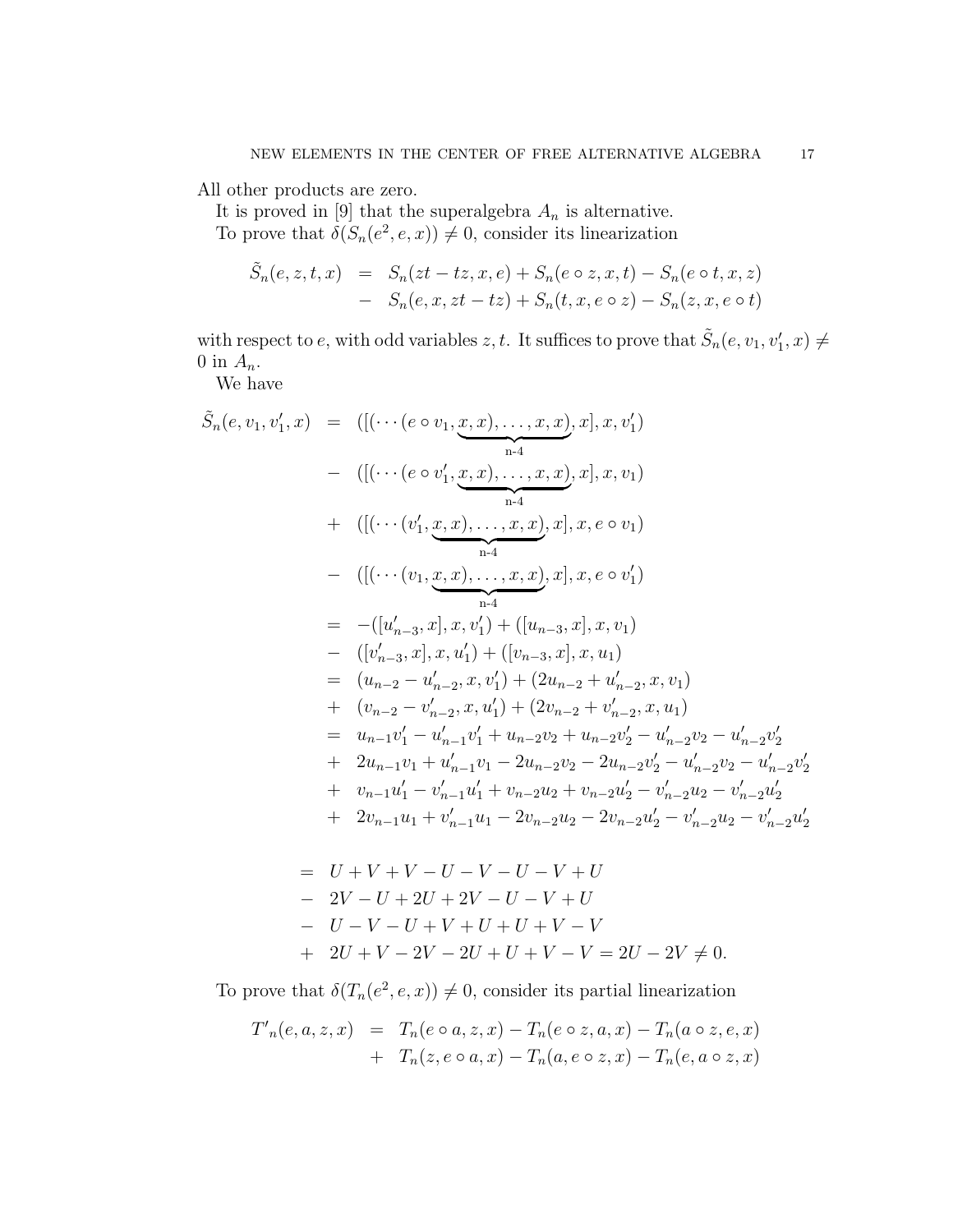with respect to  $e$ , with even variable  $a$  and odd variable  $z$ . Let, furthermore,  $T''_n$  $\partial_n''(e, a, z, t, x) = t \frac{\partial}{\partial x}(T'_n(e, a, z, x))$  with odd variable t. It suffices to prove that  $T''_n$  $u_n''(e, v_4, x, v_1, x) \neq 0$  in  $A_n$ .

It is easy to see that  $(A_nA_n)A_n = A_n(A_nA_n) = 0$ , therefore  $T''_n$  $\mathcal{L}_n''(e, v_4, x, v_1, x) = (\cdots (v_4 \circ e, x, x), \cdots, x, x)$  $\frac{4n}{4}$  $, v_1, x)$  $- \quad (\cdots (v_4\circ x,x,x), \cdots, x,x)$  $\frac{4n}{4}$  $, v_1, e)$  $- \quad (\cdots (x \circ e, x, x), \cdots, x, x)$  $\frac{1}{4n}$  $, v_1, v_4)$  $+ \quad (\cdots (x, x, x), \cdots, x, x)$  $\frac{1}{4n}$  $, v_1, v_4 \circ e)$  $- \left( \cdots (e, x, x), \cdots, x, x \right)$  $\frac{1}{4n}$  $, v_1, v_4 \circ x)$  $- \quad (\cdots (v_4, x, x), \cdots, x, x)$  $\frac{4n}{\sqrt{2}}$ 4n  $, v_1, x \circ e)$  $+ 2(\cdots(x, v_1, x) x, x), \cdots, x, x)$  $\frac{4n-2}{2}$  $, x, v_4 \circ e)$  $- 2(\cdots(e, v_1, x) x, x), \cdots, x, x)$  $\frac{4n-2}{2}$  $, x, v_4 \circ x)$ 

$$
= (\cdots (v_4 \circ e, \underbrace{x, x), \cdots, x, x}_{4n}), v_1, x)
$$
  
\n
$$
- (\cdots (v_4 \circ x, \underbrace{x, x), \cdots, x, x}_{4n}), v_1, e)
$$
  
\n
$$
+ 2(\cdots (x, v_1, x) \underbrace{x, x), \cdots, x, x}_{4n-2}), x, v_4 \circ e)
$$
  
\n
$$
- 2(\cdots (e, v_1, x) \underbrace{x, x), \cdots, x, x}_{4n-2}), x, v_4 \circ x)
$$
  
\n
$$
= -u_{n-2}v_2 - (v_{n-1} + v'_{n-1})(u_1 + u'_1) + 2v_{n-4}u_4 - 2v_{n-5}u'_5
$$
  
\n
$$
- 2(u_{n-5} + u'_{n-5})(v_5 + v'_5) + 2(u_{n-6} + u'_{n-6})v'_6
$$
  
\n
$$
= U - U - V + U + V - U - 2V - 2U + 2V
$$
  
\n
$$
- 2U - 2V + 2U + 2V - 2V - 2U = -4U - 2V \neq 0.
$$

 $\Box$ 

Let  $Alt_n$  denote the variety generated by the free alternative algebra with n generators. It is known that  $Alt_n \subsetneq Alt_{n+1}$  for all  $n \geq 1$  (see [3]). Propositions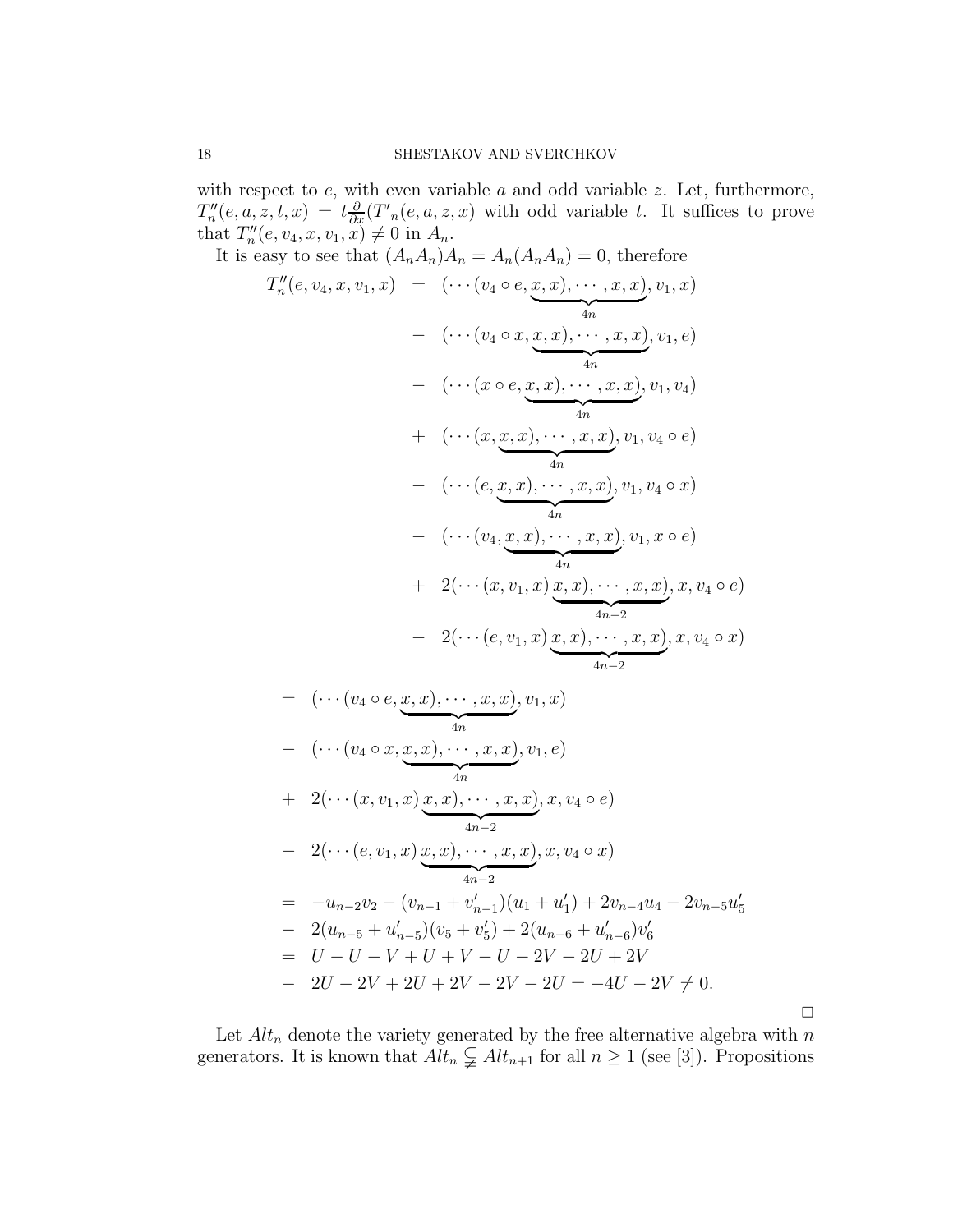3.1 and 3.3 give another proof that

$$
Alt_{4m-1} \subsetneq Alt_{4m+1}, Alt_{4m} \subsetneq Alt_{4m+2}
$$

for all  $m \geq 1$ .

**Theorem 3.1.** The element  $u_n(x; x_1, \ldots, x_n)$  generates a nonzero trivial nu*clear ideal in Alt*[X] *for any*  $n = 4m, 4m + 1, m \ge 1$ *.* 

*Proof.* Let  $I = I_{Alt[X]}(u_n)$ , in view of Proposition 3.3 it suffices to prove that  $I \subset N$  and  $I^2 = 0$ . Prove first that

(49) 
$$
u_n(x_1,...,x_{n-1},b) \circ [a,b] = 0.
$$

In fact, by (46) we have

$$
u_n(x_1, \ldots, x_{n-1}, b) \circ [a, b] = u_n(x_1, \ldots, x_{n-1}, b \circ [a, b]) - u_n(x_1, \ldots, x_{n-1}, [a, b]) \circ b
$$
  
\n
$$
\stackrel{\text{(41)}}{=} u_n(x_1, \ldots, x_{n-1}, [a, b^2]) = 0.
$$

Now by  $(49)$ ,

 $u_n(x_1,\ldots,x_n)\circ[[a,b],c] = -u_n(x_1,\ldots,x_{n-1},[a,b])\circ[x_n,c] = 0,$ and therefore  $u_n(x_1,\ldots,x_n) \circ (a,b,c) = 0$ , proving that  $u_n(x_1,\ldots,x_n) \in U$ .

Finally,  $(4c)$ 

$$
2u_n^2 = u_n(x_1, ..., x_n) \circ u_n \stackrel{\text{(40)}}{=} u_n(x_1, ..., x_n \circ u_n) - u_n(x_1, ..., u_n) \circ x_n
$$
  
=  $u_n(x_1, ..., u_n(x_1, ..., x_n^2)) - u_n(x_1, ..., u_n) \circ x_n \stackrel{\text{(41)}}{=} 0$ 

since  $u_n \subset [Alt[X], Alt[X]].$ 

Since by Theorem 2.1  $u_n \in Z(Alt[X])$ , this finishes the proof.

 $\Box$ 

### 4. Some known results and open questions

We resume here the known results and open questions on the structure of the center Z of the free alternative algebra  $Alt[X]$ .

The first example of nonzero elements in Z was found independently by Dorofeev [1] and Shelipov [6]

# Dorofeev and Shelipov (1973):  $[(x, y, z), t]^4 \in Z$ .

The next example was found by Shestakov [7]

**Shestakov** (1976):  $(x, y, z)^4 \in Z$ .

Filippov in  $[2]$  found an element from  $Z$  of degree 7. Till now, it remains an element of the smallest known degree from  $Z$ . In this connection, we mention The Filippov's Conjecture: *There are no nonzero elements of degree less*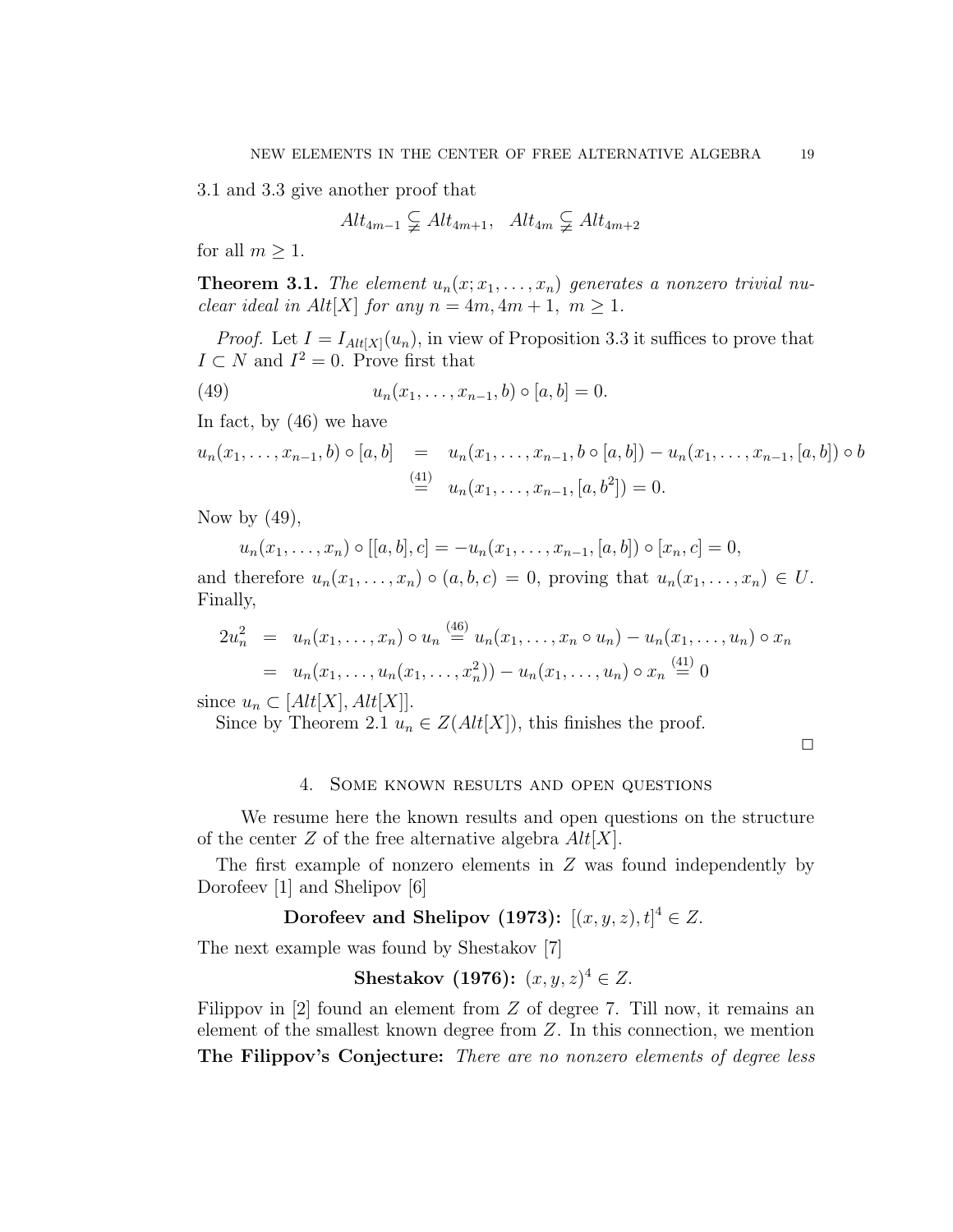*then 7 in* Z.

We prefer to write the Filippov's central element and the other new central elements in the superized form. Let  $SAlt[A; X]$  denotes the free alternative superalgebra on a set of even elements  $A$  and a set of odd elements  $X$ .

**Filippov (1999)** : For any 
$$
a \in A
$$
 and  $x \in X$ ,  
\n
$$
Fil(2a,5x) = ([x,[xx,x]]_s \circ a - [x,[xx,x] \circ a]_s, a,x)
$$
\n
$$
- ((x \circ [xx,a]) \circ a - x \circ ([xx,a] \circ a), x, x) \in Z(SAlt[A;X]).
$$

One can obtain the corresponding element from  $Z$  by skew-symmetrization (see [8, 10]):

$$
Fil(a, x_1, \ldots, x_5) = (([x_1, [x_2x_3, x_4]] \circ a - [x_1, [x_2x_3, x_4] \circ a], a, x_5) - ((x_1 \circ [x_2x_3, a]) \circ a - x_1([x_2x_3, a] \circ a), x_4, x_5))_{alt(X)} \in Z.
$$

Another central element of degree 7 was found by Hentzel and Peresi [4] via computer calculations. In [11], it was proved that the Hentzel-Peresi element is just the first member of an infinite series of skew-symmetric central elements. Define, for an odd element  $x \in SAlt[A; X]$ ,  $x^{[1]} = x$ ,  $x^{[i+1]} = [x^{[i]}, x]_s$ .

**Shestakov-Zhukavets (2006):** The element  $z_n = [x^{[n]}, xx] \in Z(SAlt[A; X])$ for any  $n \geq 5$ .

The Hentzel-Peresi element is just a skew-symmetrization of  $z_5$ . It was proved in [11] that all  $z_n$  for  $n \geq 5$  lie in the verbal subsuperalgebra generated by  $z_5$ .

Finally, our first nonzero central element  $u_4(a, x_1, \ldots, x_4)$  provides one more central element of degree 7. Its super-version can be written as

$$
u_4(3a, 4x) = \left( [[aa, x] \circ_s x, x] \circ_s x, x], a, x \right) - \left( [[a, x] \circ_s x, x] \circ_s x, x \right], aa, x).
$$

Therefore, we have the three elements from  $Z(Alt[A; X])$  of degree 7:

(50) 
$$
Fil(2a,5x), z_5, u_4(3a,4x).
$$

We check by computer that these three elements are independent, that is, no one of them lies in the verbal subalgebra generated by the other two elements. In this connection, we ask the question:

Question: *Is it true that the skew-symmetrizations of elements* (50) *generate the verbal subspace of the degree 7 elements from* Z*?*

It remains an open question whether all central elements  $u_n$  are independent? We can prove only the following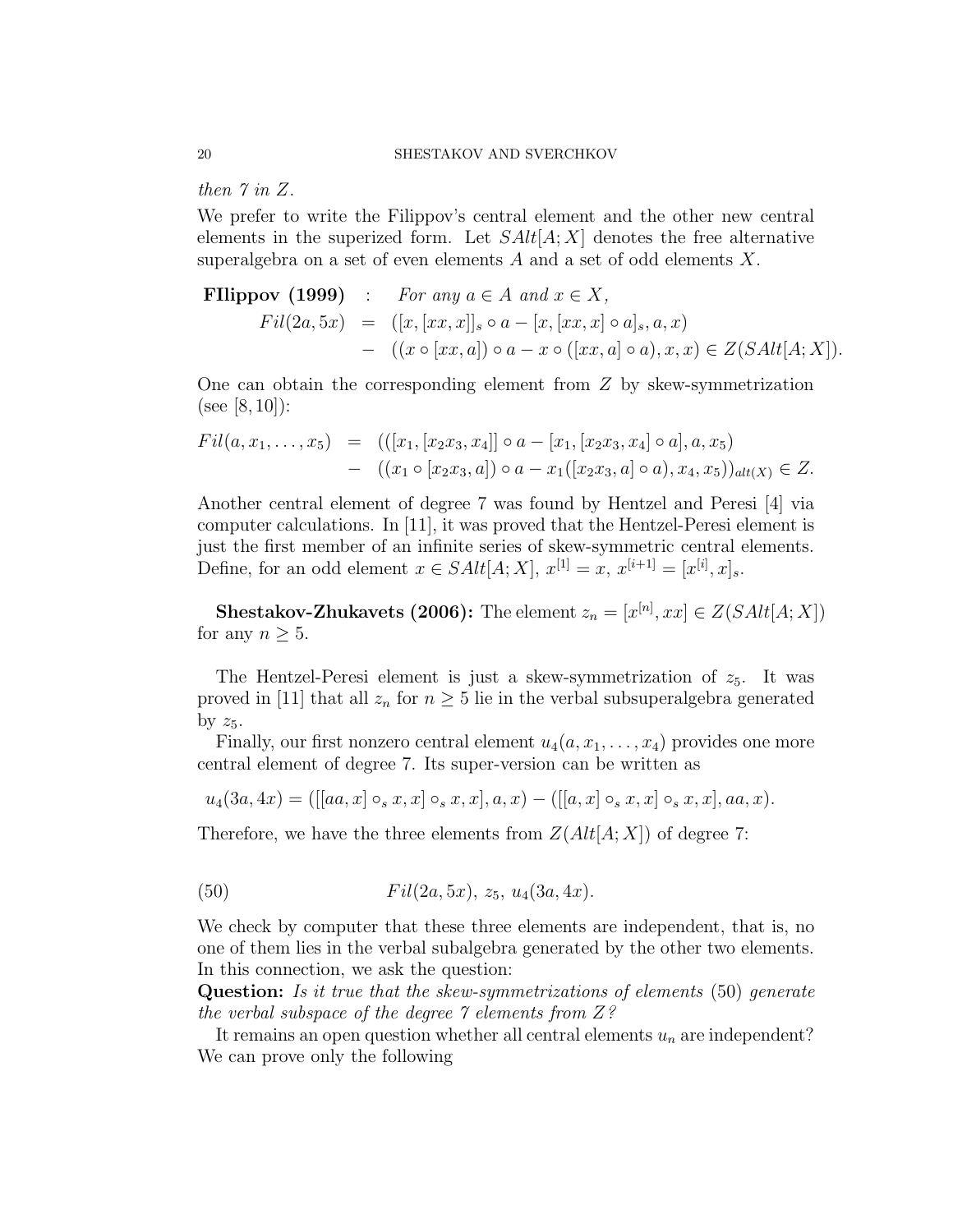**Proposition 4.1.** The central element  $u_{4m+1}$  lie in the verbal subsuperalgebra *generated by*  $u_{4m}$ *.* 

*Proof.* Denote, for a homogeneous b and odd x,  $b_0 = b$ ,  $b_{i+1} = [b_i, x]_s$ , then  $u_n = ((a^2)_{n-1}, a, x) - (a_{n-1}, a^2, x)$ . The linearization of  $u_{4m}$  on a with an odd element y lies in the verbal subsuperalgebra generated by  $u_{4m}$  and has a form

$$
u_{4m}(a, y, x) = ((a2)4m-1, y, x) - ((a \circ y)4m-1, a, x)- (a4m-1, a \circ y, x) + (y4m-1, a2, x).
$$

Substituting  $y = a_1$ , we have

$$
u_{4m}(a, a_1, x) = ((a^2)_{4m-1}, a_1, x) - (((a^2)_{1})_{4m-1}, a, x)
$$
  
\n
$$
- (a_{4m-1}, (a^2)_{1}, x) + ((a_1)_{4m-1}, a^2, x)
$$
  
\n
$$
= ((a^2)_{4m-1}, a_1, x) - (((a^2)_{4m}, a, x)
$$
  
\n
$$
- (a_{4m-1}, (a^2)_{1}, x) + (a_{4m}, a^2, x)
$$
  
\n
$$
= -u_{4m+1} + ((a^2)_{4m-1}, a_1, x) - (a_{4m-1}, (a^2)_{1}, x).
$$

It follows from (45) that

(51) 
$$
u_{n+1} = (-1)^{\frac{i(i+1)}{2}}(((a^2)_{n-i}, a_i, x) - (a_{n-i}, (a^2)_i, x)),
$$

hence  $((a^2)_{4m-1}, a_1, x) - (a_{4m-1}, (a^2)_1, x) = -u_{4m+1}(a, x)$ , and finally  $2u_{4m+1} =$  $-u_{4m}(a, a_1, x).$ 

Question: *Is it true that all central elements* u<sup>n</sup> *lie in the verbal subsuperalgebra generated by* u4*?*

#### **REFERENCES**

- [1] G. V. Dorofeev: Centers of nonassociative rings [in Russian], Algebra Logika, 12, No. 5 (1973), 530–549.
- [2] V. T. Filippov: On centers of Mal'tsev and alternative algebras [in Russian], Algebra i Logika, 38, no. 5 (1999), 613–635; English transl: Algebra and Logic 38, no. 5 (1999), 335–350.
- [3] V. T. Filippov: Varieties of Mal'tsev and alternative algebras generated by algebras of finite rank. (Russian) Groups and other algebraic systems with finiteness conditions, 139–156, Trudy Inst. Mat., 4, "Nauka" Sibirsk. Otdel., Novosibirsk, 1984.
- [4] I. R. Hentzel and L. A. Peresi: A Nonzero Element of Degree 7 in the Center of the Free Alternative Algebra, Commun. in Algebra, 31, no.3 (2003), 1279–1299.
- [5] Yu. A. Medvedev: An example of a variety of solvable alternative algebras over a field of characteristic 2 having no finite basis of identities [in Russian], Algebra i Logika, 19, no.3 (1980), 300–313; English transl.: Algebra and Logic, 19, no.3 (1980), 191–201.
- [6] A. N. Shelipov: Some properties of kernel of an alternative ring, Mat. Issl. [in Russian], 8, No. 2 (1973), 183–187.

 $\Box$